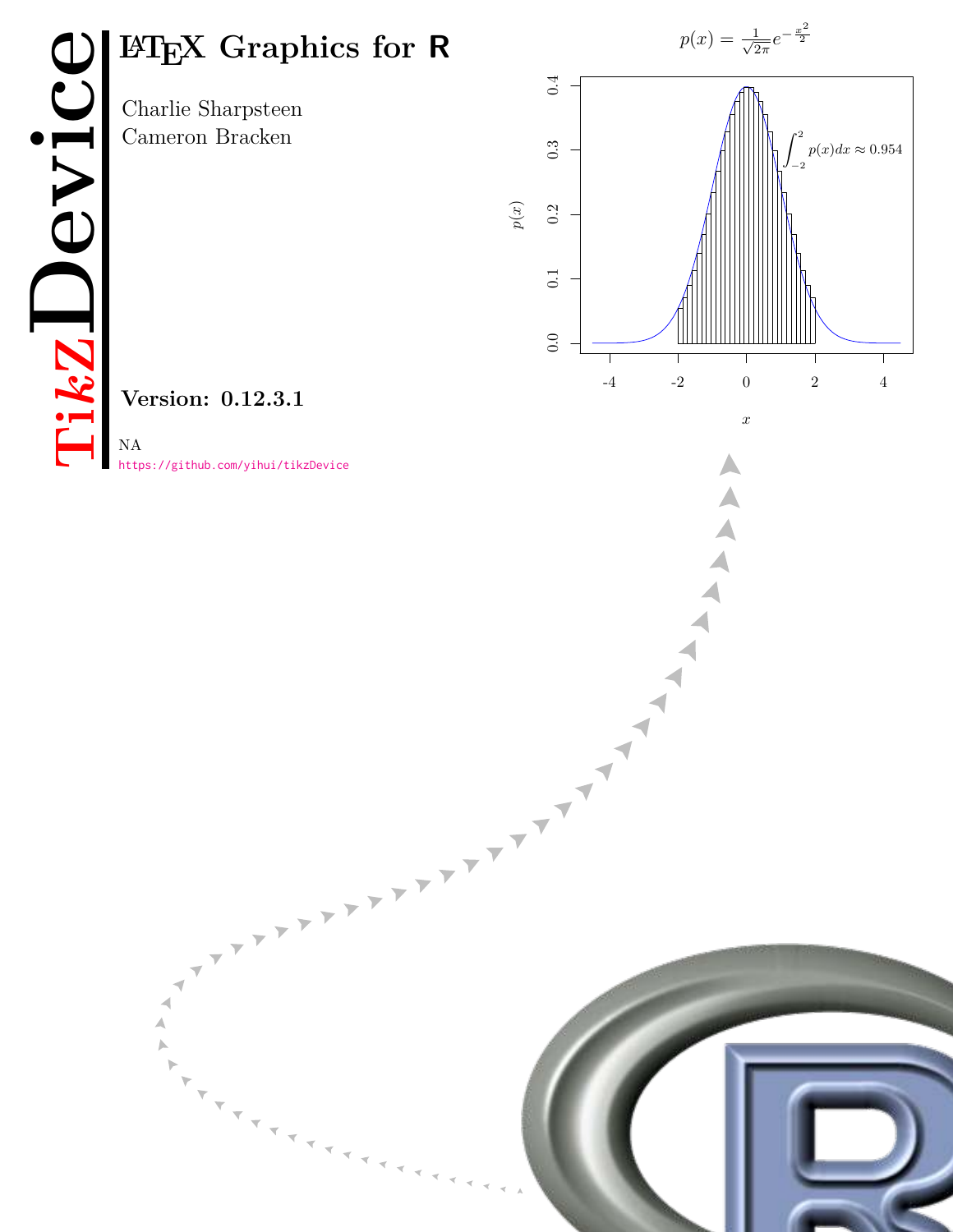# **Contents**

|              | 1 Introduction<br>1.1                                                                                                                                                                                                                                                                        | $\mathbf{1}$<br>$\overline{2}$                                                                                                                                                 |
|--------------|----------------------------------------------------------------------------------------------------------------------------------------------------------------------------------------------------------------------------------------------------------------------------------------------|--------------------------------------------------------------------------------------------------------------------------------------------------------------------------------|
| Ι.           | <b>Usage and Examples</b>                                                                                                                                                                                                                                                                    | 3                                                                                                                                                                              |
| $\mathbf{2}$ | <b>Loading the Package</b><br>2.1<br>The tikzLatexPackages, tikzXelatexPackages and tikzLualatexPackages Options                                                                                                                                                                             | $\overline{\mathbf{4}}$<br>$\overline{5}$<br>$\overline{5}$<br>$\overline{5}$<br>5<br>6<br>6<br>$\overline{7}$<br>$\overline{7}$<br>$\overline{7}$<br>$\overline{7}$<br>8<br>8 |
| 3            | The tikz Function<br>3.1<br>3.2<br>3.3<br>3.4<br>bareBones Mode running running running resources and the bare Bones Mode running running running resources and<br>tikz vs. pdf for plotmath symbols and Unicode characters                                                                  | 8<br>8<br>8<br>9<br>10<br>10<br>10<br>12<br>14<br>15<br>15<br>17<br>20                                                                                                         |
| 4            | The getLatexCharMetrics and getLatexStrWidth Functions<br>4.1<br>4.2<br>4.3<br><b>II Installation Guide</b>                                                                                                                                                                                  | 21<br>21<br>24                                                                                                                                                                 |
| 5            | Obtaining a IATEX Distribution<br>5.1<br>5.2<br>5.3<br>5.4<br>Installing TikZ and Other Packages (and the state of the state of the state of the Packages (a) is a state of the state of the state of the state of the state of the state of the state of the state of the state of the stat | 25<br>25<br>25<br>25<br>25<br>26<br>26                                                                                                                                         |

TikZDevice **LATEX** Graphics for R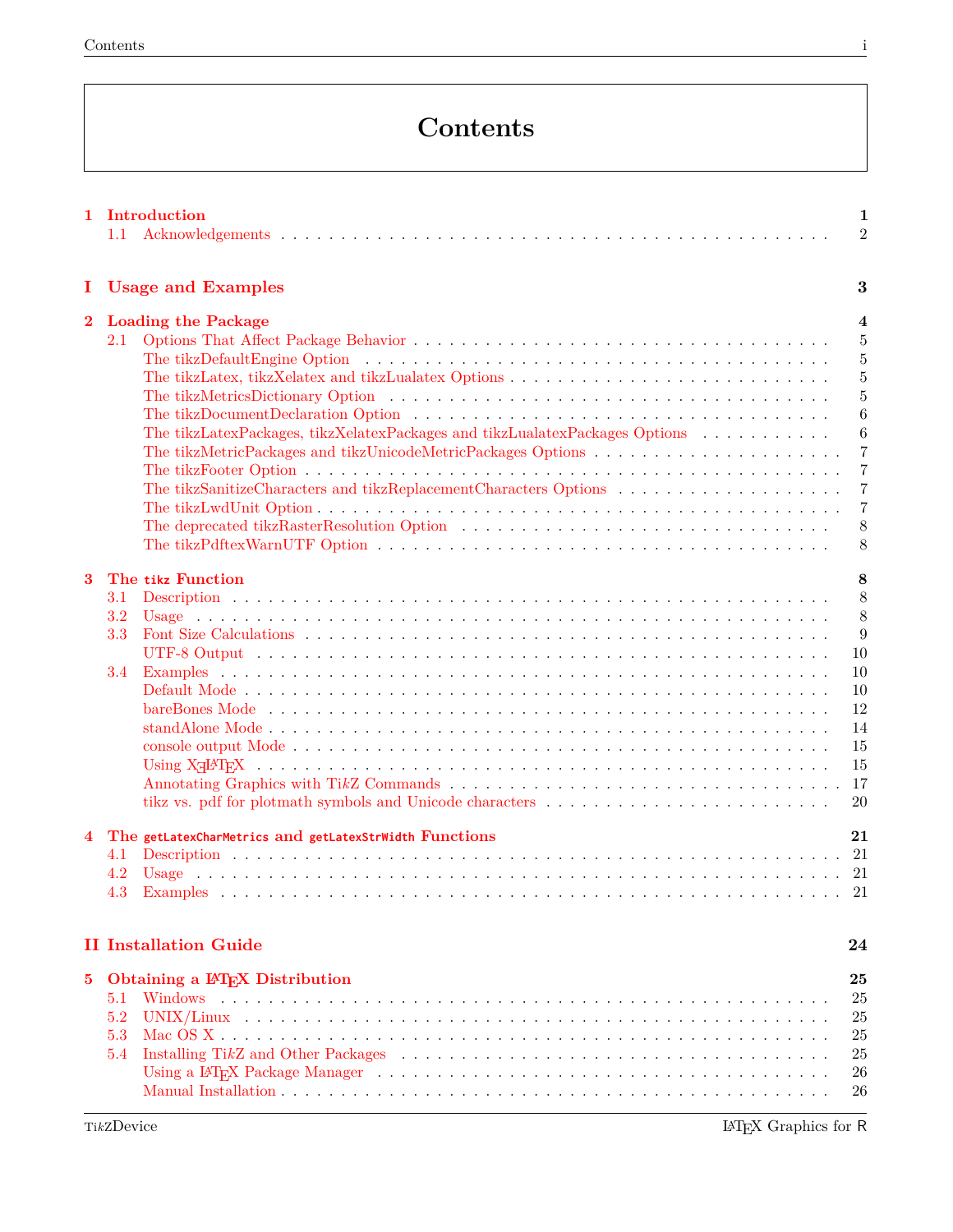| <b>IIIPackage Internals</b> |  |
|-----------------------------|--|
|                             |  |

| <b>IIIPackage Internals</b> |                                                                                                                                                                                                                                                                     | 28                   |
|-----------------------------|---------------------------------------------------------------------------------------------------------------------------------------------------------------------------------------------------------------------------------------------------------------------|----------------------|
|                             | 6 Introduction and Background                                                                                                                                                                                                                                       | 29                   |
|                             | 7 Anatomy of an R Graphics Device<br>7.1 Drawing Routines (Aller Construction Construction Construction Construction Construction Construction Construction Construction Construction Construction Construction Construction Construction Construction Construction | 29<br>29<br>30<br>30 |
|                             | 8 Calculating Font Metrics                                                                                                                                                                                                                                          | 30                   |
|                             | 9 On the Importance of Font and Style Consistency in Reports                                                                                                                                                                                                        | 37                   |
|                             | <b>Bibliography</b>                                                                                                                                                                                                                                                 | 38                   |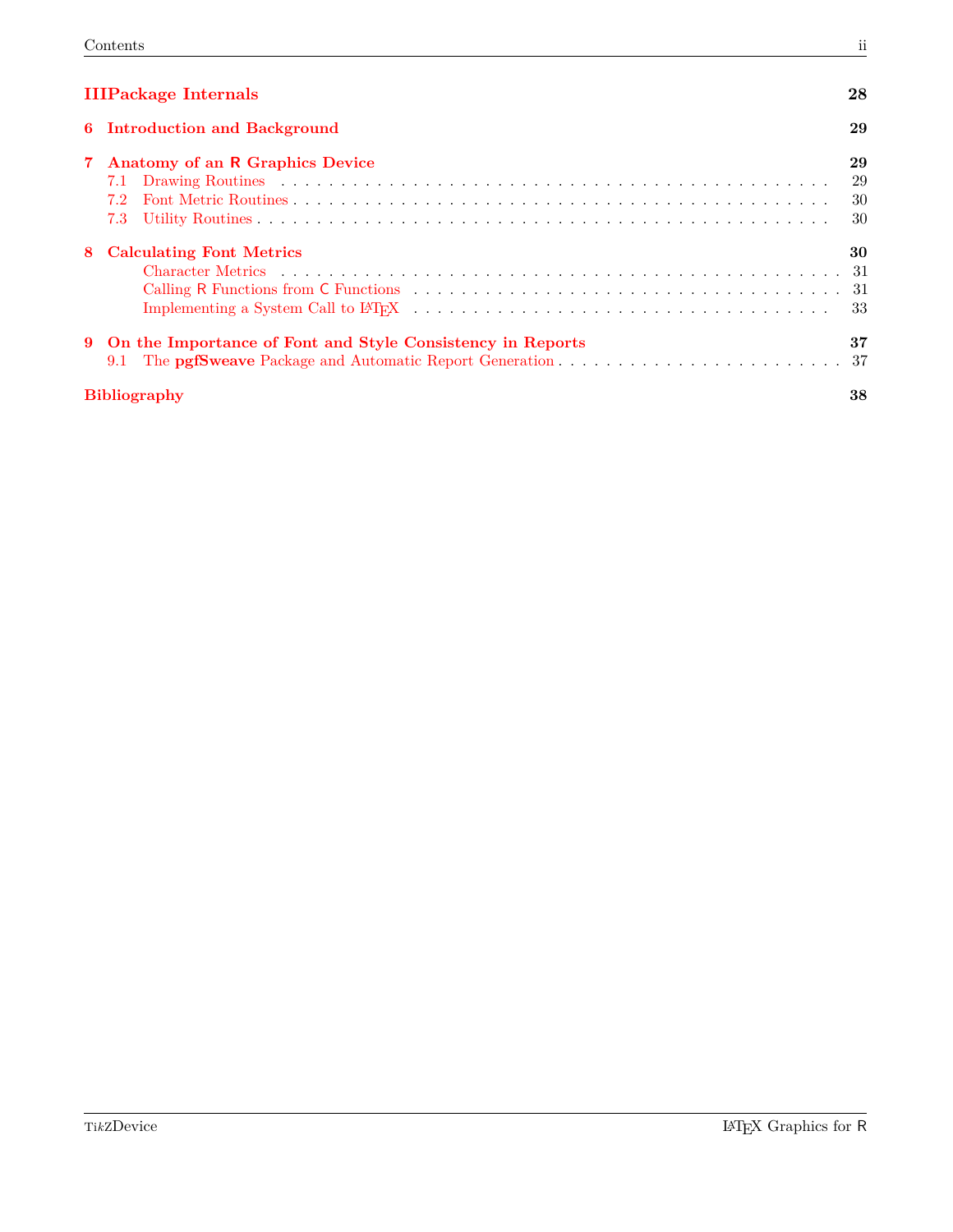<span id="page-3-0"></span>CHAPTER 1

# **Introduction**

The **tikzDevice** package provides a graphics output device for R that records plots in a LAT<sub>EX</sub>-friendly format. The device transforms plotting commands issued by <sup>R</sup> functions into L<sup>A</sup>TEX code blocks. When included in a paper typeset by L<sup>A</sup>TEX, these blocks are interpreted with the help of TikZ—a graphics package for TEX and friends written by Till Tantau. By allowing LATEX to handle typesetting of text in R plots along with the rest of the text in the paper the full power of T<sub>EX</sub> is available to the R user. There are also no discontinuities in font selection and typesetting as demonstrated by a comparison between [Figure 1](#page-3-1) and [Figure 2.](#page-3-2)



<span id="page-3-1"></span>

<span id="page-3-2"></span>Figure 2: Output from tikz()

This document is divided into three parts. [Part I](#page-5-0) describes the package functionality and provides example usage. Besides the R environment, use of the TikZ device requires the user to have a working LAT<sub>EX</sub> compiler along with an installed version of the Ti*k*Z package—version 2.00 or greater. [Part II](#page-26-0) of this documentation offers suggestions on how to get these dependencies installed and working properly.

[Part III](#page-30-0) is intended for those who are curious as to the details of how this package is implemented. This part attempts to explain how the **tikzDevice** package does the things that it does and why it chooses to do them that way. The authors have attempted to write this part of the documentation in a way that is accessible to users as well as developers. This information is provided in the hope that the **tikzDevice** may serve as a case study for creating new R graphics devices. This part of the documentation may also help those considering undertaking the transition from casual package-building to full-on hacking of the R internals.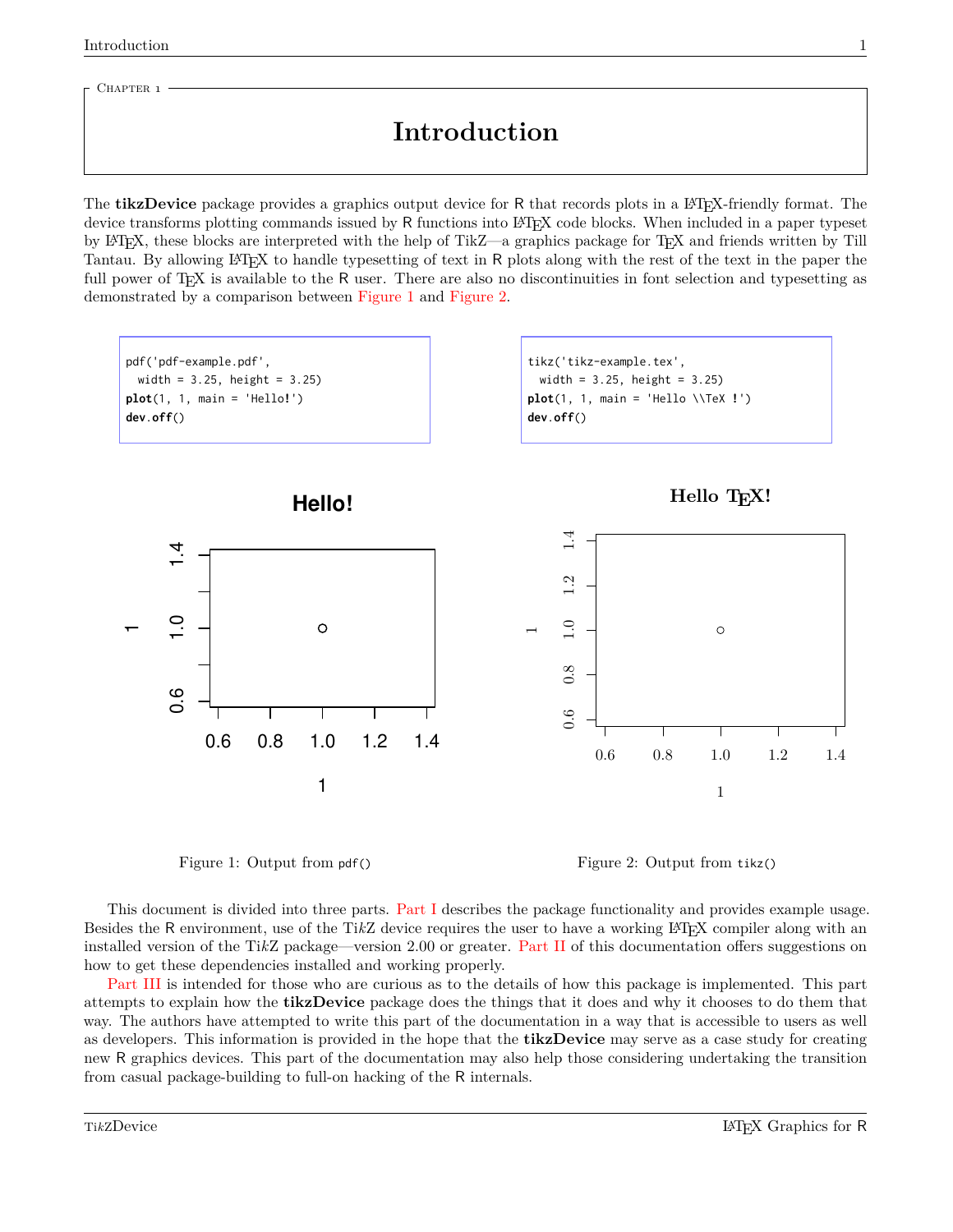## <span id="page-4-0"></span>**1.1 Acknowledgements**

This package would not have been possible without the hard work and ingenuity of many individuals. This package straddles the divide between two great open source communities—the R programming language and the T<sub>EX</sub> typesetting system. It is our hope that this work will make it easier for users to leverage the strengths of both systems.

First off, we would like to thank the R Core Team for creating such a wonderful, open and flexible programming environment. Compared to other languages we have used, creating packages and extensions for R has always been a liberating experience.

This package started as a fork of the PicT<sub>EX</sub> device created by Valerio Aimale which is part of the R core graphics system. Without access to this simple, compact example of implementing a graphics device we likely would have abandoned the project in its infancy. We would also like to thank Paul Murrell for all of his work on the R graphics system and especially for his research and documentation concerning the differences between the font systems used by T<sub>E</sub>X and R.

This package also owes its existence to Friedrich Leisch's work on the **Sweave** system and Roger D. Peng's **cacheSweave** extension. These two tools got us interested in the concept of Literate Programming and development of this package was driven by our desire to achieve a more seamless union between our reports and our code.

The performance of this package is also enhanced by the database capabilities provided by Roger D. Peng's **filehash** package. Without this package, the approach to calculating font metrics taken by the **tikzDevice** would be infeasible.

Last, but certainly not least, we would like to thank Till Tantau, Mark Wibrow and the rest of the PGF/Ti*k*Z team for creating the L<sup>A</sup>TEX graphics package that makes the output of this device meaningful. We would also like to express deep appreciation for the beautiful documentation that has been created for the Ti*k*Z system.

As always, there are many more who have contributed in ways too numerous to list.

Thank you! *—The tikzDevice Team*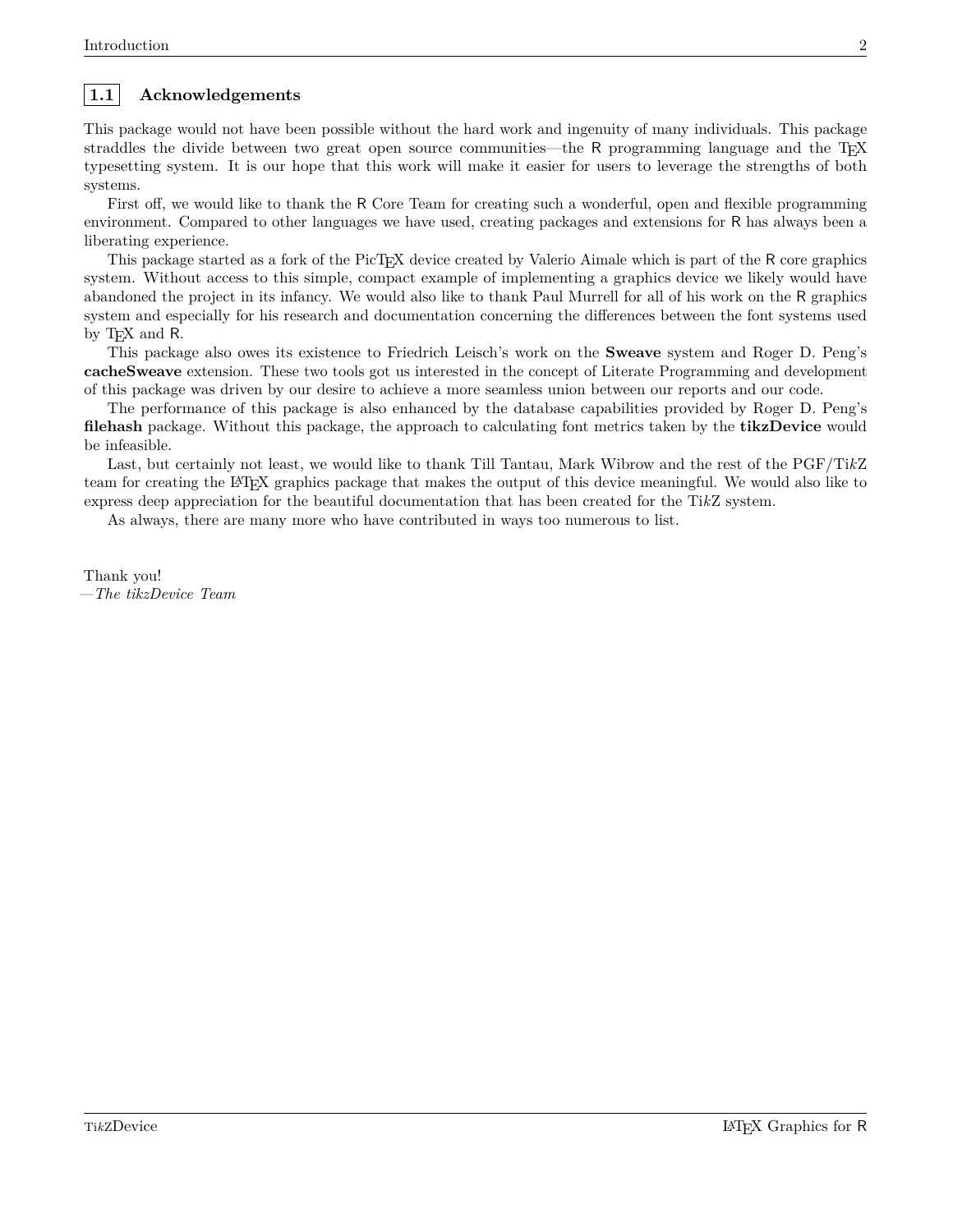

<span id="page-5-0"></span>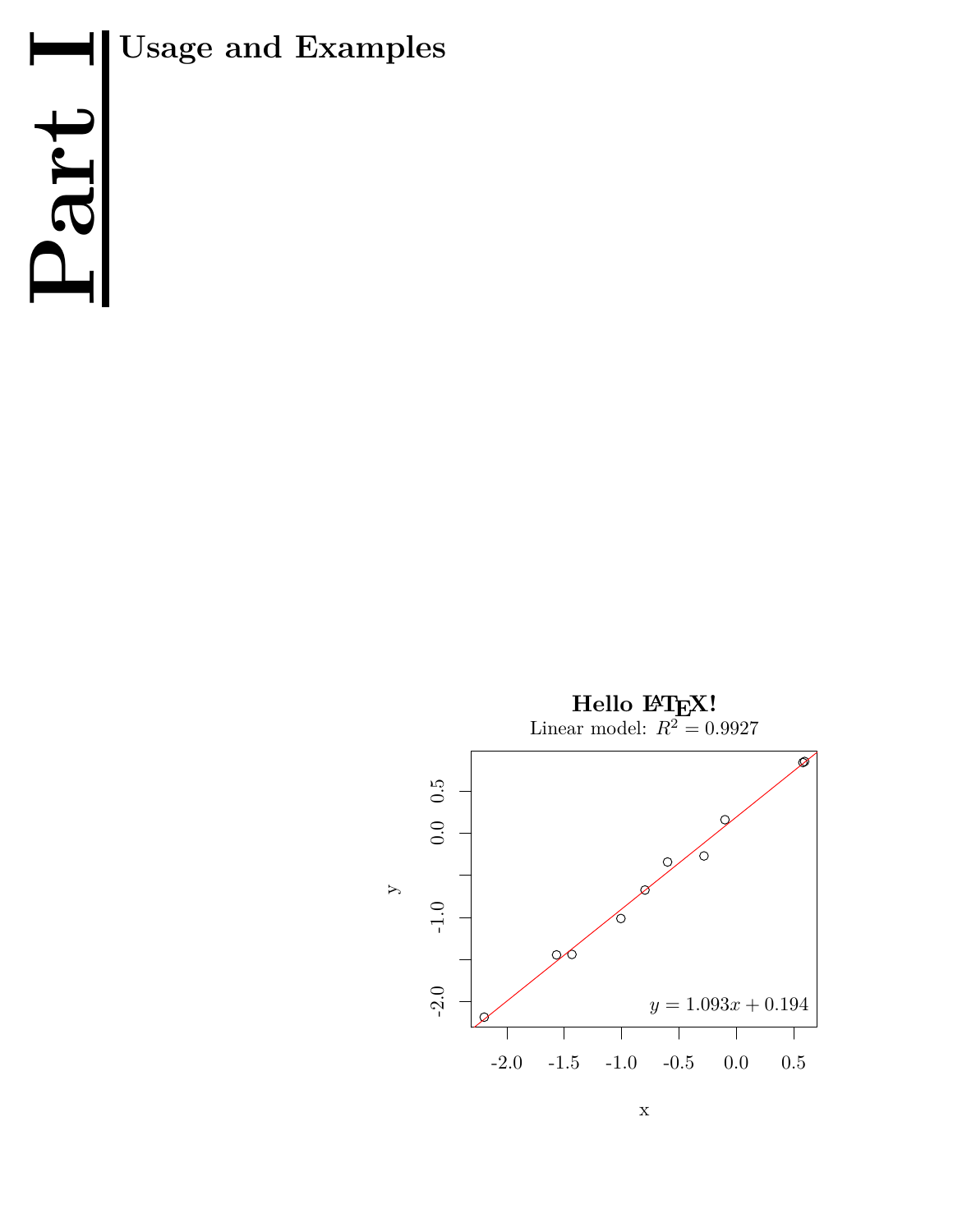<span id="page-6-0"></span>CHAPTER<sub>2</sub>

# **Loading the Package**

The functions in the **tikzDevice** package are made accessible in the R environment by using library():

#### library(tikzDevice)

Upon loading, the package will search for the following L<sup>A</sup>TEX compilers:

- pdfL $\Delta$ T<sub>E</sub>X
- XHATEX
- LuaL<sup>AT</sup>FX

Access to L<sup>A</sup>TEX is essential for the device to produce output as the compiler is queried for font metrics when constructing plots that contain text. For more information on why communication between the device and LATEX is necessary, see [Part III.](#page-30-0) The package will fail to load if  $pdfBTEX$  cannot be located. The presence of the  $XgIBTEX$  and LuaL<sup>A</sup>TEX compilers is optional. When the package loads successfully, a startup message will be printed that looks similar to the following:

Loading required package: filehash filehash: Simple key-value database (2.2 2011-07-21) tikzDevice: R Graphics Output in LaTeX Format (v0.7) LaTeX found in the PATH using the command: pdflatex XeLaTeX found in the PATH using the command: xelatex LuaLaTeX found in the PATH using the command: lualatex

If a working pdfL<sup>A</sup>TEX compiler cannot be found, the **tikzDevice** package will fail to load and a warning message will be displayed:

```
Error : .onLoad failed in loadNamespace() for 'tikzDevice', details:
 call: fun(libname, pkgname)
  error:
An appropriate LaTeX compiler could not be found.
Access to LaTeX is required in order for the TikZ device
to produce output.
The following places were tested for a valid LaTeX compiler:
        the global option: tikzLatex
        the environment variable: R_LATEXCMD
        the environment variable: R_PDFLATEXCMD
        the global option: latexcmd
        the PATH using the command: pdflatex
        the PATH using the command: latex
        the PATH using the command: /usr/texbin/pdflatex
...
Error: loading failed
```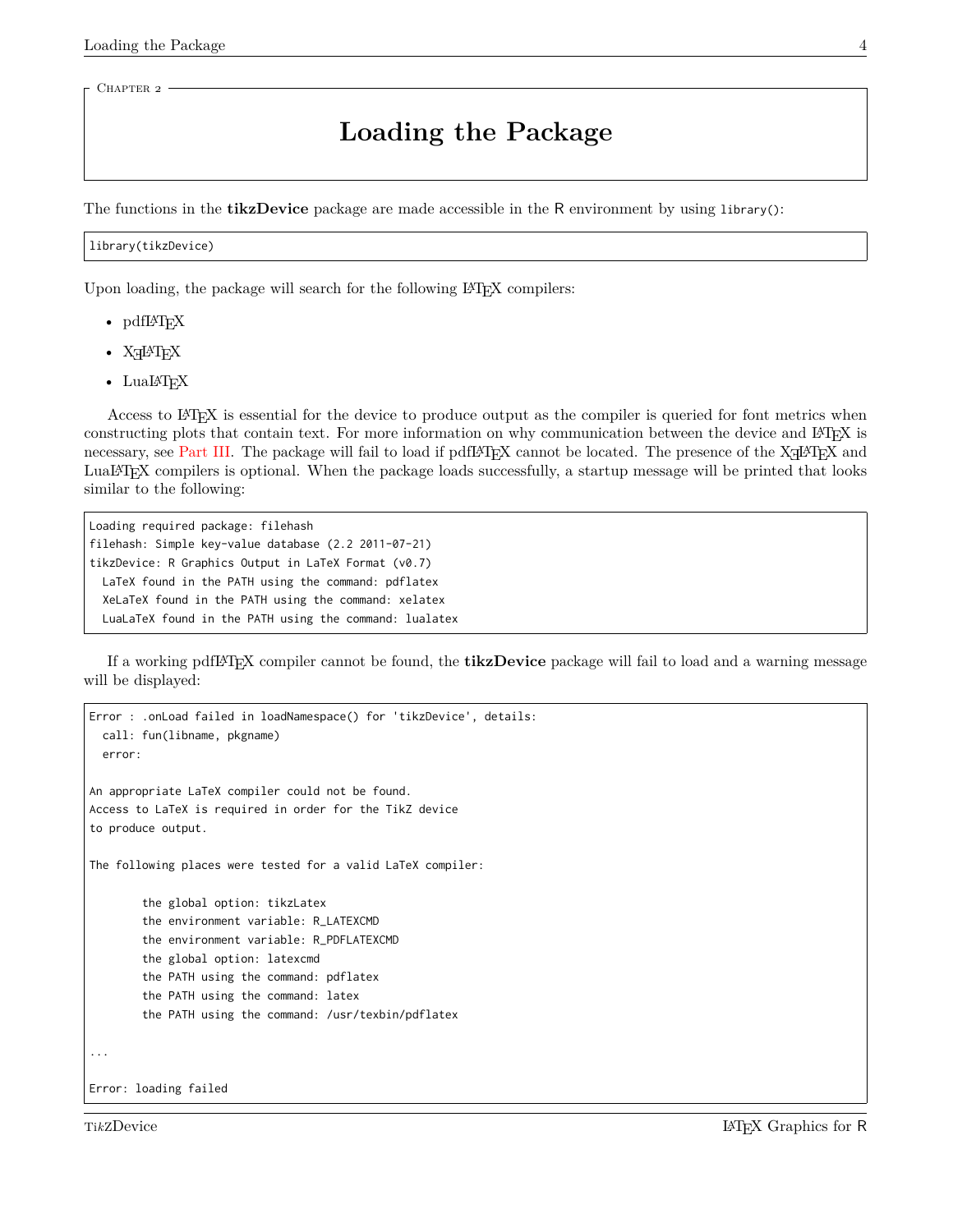In this case, **tikzDevice** has done its very best to locate a working compiler and came up empty. If you have a working L<sup>A</sup>TEX compiler, the next section describes how to inform the **tikzDevice** package of its location. For suggestions on how to obtain a IAT<sub>F</sub>X compiler, see [Part II.](#page-26-0)

<span id="page-7-0"></span>

Default

### **2.1 Options That Affect Package Behavior**

The **tikzDevice** package is influenced by a number of options that may be set locally in your R scripts or in the R console or globally in a .Rprofile file. All of the options can be set by using options(<option> = <value>). These options allow for the use of custom documentclass declarations,  $\mathbb{F} \to \mathbb{F}$  packages, and typesetting engines (e.g.  $\mathbb{X} \to \mathbb{F}$ or  $Lu\Delta H_F X$ ).

For convenience the function setTikzDefaults() is provided which sets all the global options back to their original values.

The proper placement of a .Rprofile file is explained in the R manual page ?Startup. For the details of why calling the L<sup>A</sup>TEX compiler is necessary, see [Part III.](#page-30-0)

A lot of power is given to you through these global options, and with great power comes great responsibility. For example, if you do not include the Ti*k*Z package in the tikzLatexPackages option then all of the string metric calculations will fail. Or if you use a different font when compiling than you used for calculating metrics, strings may be placed incorrectly. There are innumerable ways for packages to clash in LAT<sub>EX</sub> so be aware.

#### <span id="page-7-1"></span>**The tikzDefaultEngine Option**

This option specifies which typesetting engine the **tikzDevice** package will prefer. Current possible values are pdftex,  $x$ etex or luatex which will respectively trigger the use of the pdfLAT<sub>E</sub>X, X<sub>E</sub>LAT<sub>E</sub>X or LuaLAT<sub>E</sub>X compilers.

```
options(tikzDefaultEngine = 'pdftex')
```
Choosing the TEX engine

```
options(tikzDefaultEngine = 'xetex')
options(tikzDefaultEngine = 'luatex')
```
#### <span id="page-7-2"></span>**The tikzLatex, tikzXelatex and tikzLualatex Options**

Specifies the location of the L<sup>AT</sup>EX, X<sub>H</sub>AT<sub>E</sub>X and LuaL<sup>A</sup>T<sub>E</sub>X compilers to be used by **tikzDevice**. Setting a default for this option may help the package locate a missing compiler:

```
options(tikzLatex = '/path/to/pdflatex')
options(tikzXelatex = '/path/to/xelatex')
options(tikzLualatex = '/path/to/lualatex')
Setting default compilers in .Rprofile
```
#### <span id="page-7-3"></span>**The tikzMetricsDictionary Option**

When using the graphics device provided by **tikzDevice**, you may notice that R appears to "lag" or "hang" when commands such as plot() are executed. This is because the device must query the LATEX compiler for string widths and font metrics. For a normal plot, this may happen dozens or hundreds of times—hence R becomes unresponsive for a while. The good news is that the tikz() code is designed to cache the results of these computations so they need only be performed once for each string or character. By default, these values are stored in a temporary cache file which is deleted when R is shut down. Using the option tikzMetricsDictionary, a permanent cache file may be specified: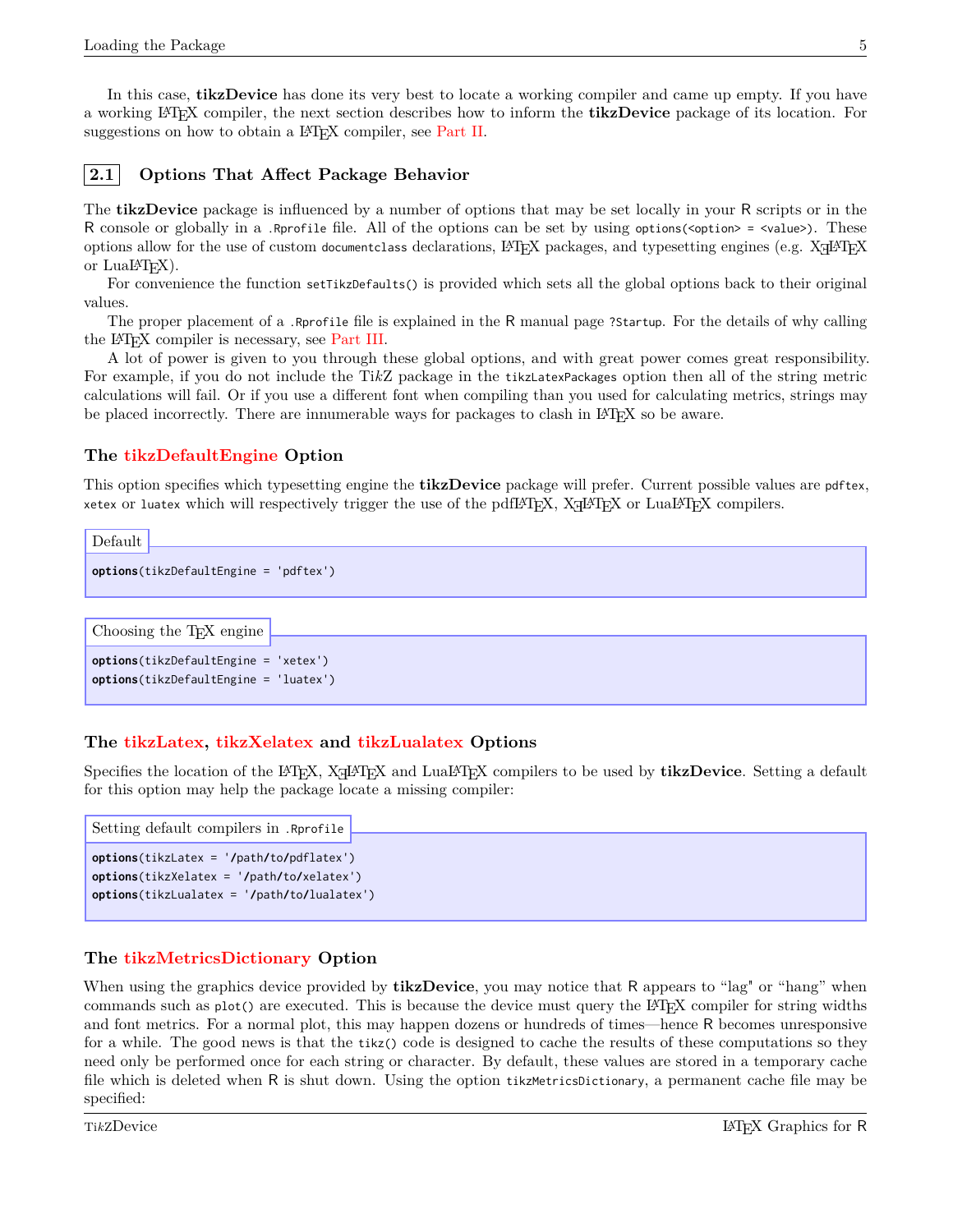| Setting a location in . Reprofile for a permanent metrics dictionary |
|----------------------------------------------------------------------|
| options(tikzMetricsDictionary = '/path/to/dictionary/location')      |

#### <span id="page-8-0"></span>**The tikzDocumentDeclaration Option**

For standAlone == TRUE, tikzDocumentDeclaration also influences the calculation of font metrics. If a base font size is specified as an option to the document class, the **tikzDevice** will use this value as the base font size for graphics.

```
options(tikzDocumentDeclaration = "\\documentclass[10pt]{article}")
Default
```
#### <span id="page-8-1"></span>**The tikzLatexPackages, tikzXelatexPackages and tikzLualatexPackages Options**

Character vectors. These are the packages which are included when using the standAlone option as well as when font metrics are calculated. If you use additional packages that affect fonts, such as mathpazo, or additional LATEX macros, such as amsmath, these packages should be added to this list.

```
options(
 tikzLatexPackages = c(
   "\\usepackage{tikz}",
   "\\usepackage[active,tightpage]{preview}",
   "\\PreviewEnvironment{pgfpicture}",
   "\\setlength\\PreviewBorder{0pt}")
 ),
 tikzXelatexPackages = c(
   "\\usepackage{tikz}\n",
   "\\usepackage[active,tightpage,xetex]{preview}\n",
   "\\usepackage{fontspec,xunicode}\n",
   "\\PreviewEnvironment{pgfpicture}\n",
   "\\setlength\\PreviewBorder{0pt}\n"
 ),
 tikzLualatexPackages = c(
   "\\usepackage{tikz}\n",
   "\\usepackage[active,tightpage,psfixbb]{preview}\n",
   "\\usepackage{fontspec,xunicode}\n",
   "\\PreviewEnvironment{pgfpicture}\n",
   "\\setlength\\PreviewBorder{0pt}\n"
 )
)
Default
```

```
Adding a package that affects fonts
```

```
options( tikzLatexPackages = c(
  getOption( "tikzLatexPackages" ),
  "\\usepackage{mathpazo}"
))
```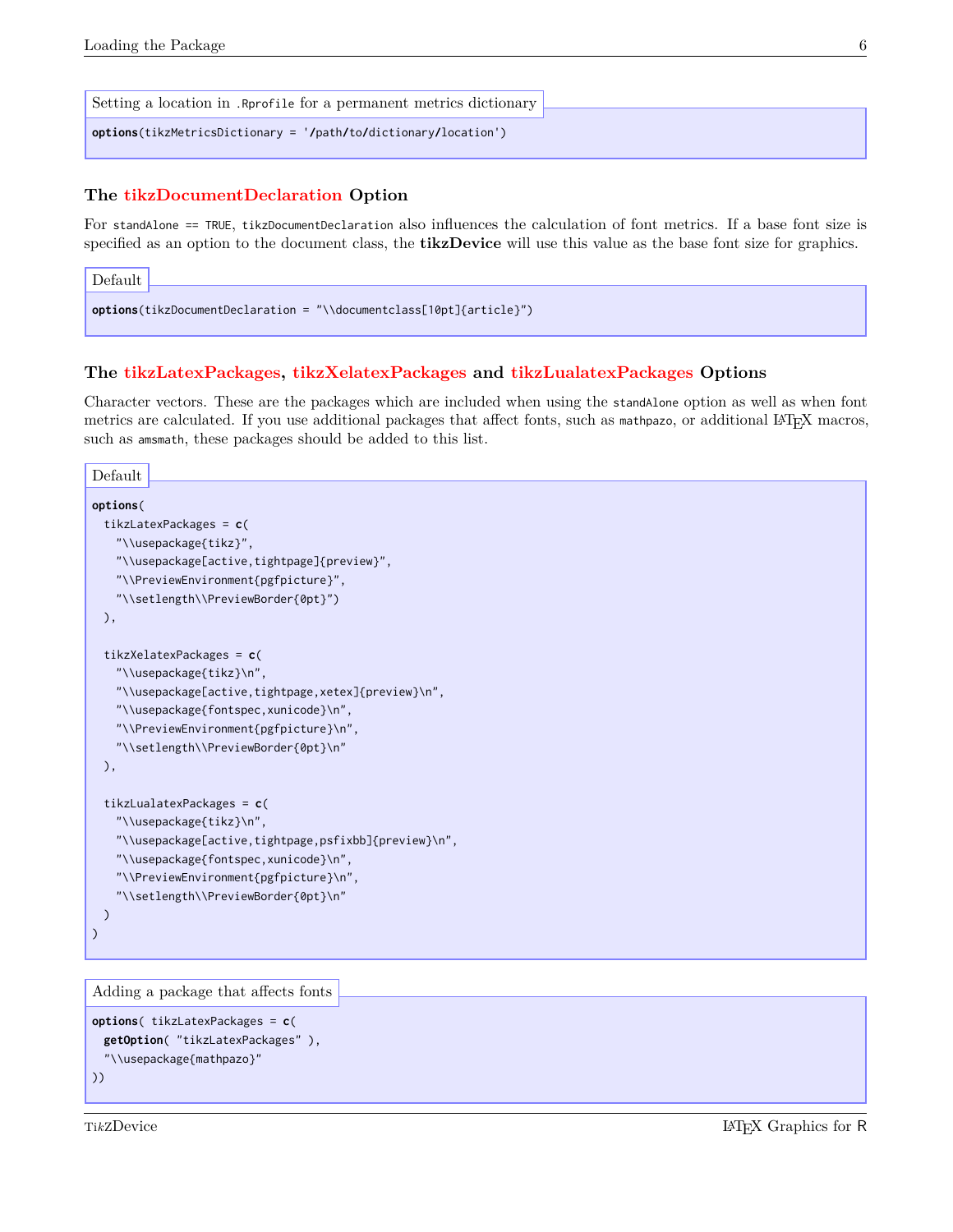### <span id="page-9-0"></span>**The tikzMetricPackages and tikzUnicodeMetricPackages Options**

Character vectors. These are the extra packages which are additionally loaded when doing font metric calculations. As you see below, the font encoding is set to Type 1. This is very important so that character codes of LATEX and R match up. The Unicode metric packages are used when the  $X_{T}$ F<sub>E</sub>X or LuaT<sub>E</sub>X engines are in use.

**options**( tikzMetricPackages = **c**( "\\usepackage[T1]{fontenc}\n", "\\usetikzlibrary{calc}\n" ), tikzUnicodeMetricPackages = **c**( "\\usepackage[T1]{fontenc}\n", "\\usetikzlibrary{calc}\n", "\\usepackage{fontspec,xunicode}\n" ) ) Default

#### <span id="page-9-1"></span>**The tikzFooter Option**

A character vector. This footer is appended to the end of the figure when standAlone==TRUE before the \end{document} statement.

**options**(tikzFooter = "")

Default

#### <span id="page-9-2"></span>**The tikzSanitizeCharacters and tikzReplacementCharacters Options**

tikzSanitizeCharacters is a character vector of special L<sup>A</sup>TEXcharacters to replace while tikzReplacementCharacters is a character vector containing the corresponding replacements.

```
options(
 tikzSanitizeCharacters = c('%','$','}','{','^','_','#','&','~'),
 tikzReplacementCharacters = c('\\%','\\$','\\}','\\{','\\^{}','\\_{}',
    '\\#','\\&','\\char`\\~')
)
Default
```
#### <span id="page-9-3"></span>**The tikzLwdUnit Option**

Originally, 1 unit of line width in R was translated to 0.4 pt. This results in lines that are thinner than with default graphics or with the PDF device. This option controls the translation factor – use 72.27 / 96 for compatibility with the R default (96 pixels in R is 1 inch, which is  $72.27$  points in T<sub>E</sub>X).

Default

```
options(tikzLwdUnit = 72.27 / 96)
```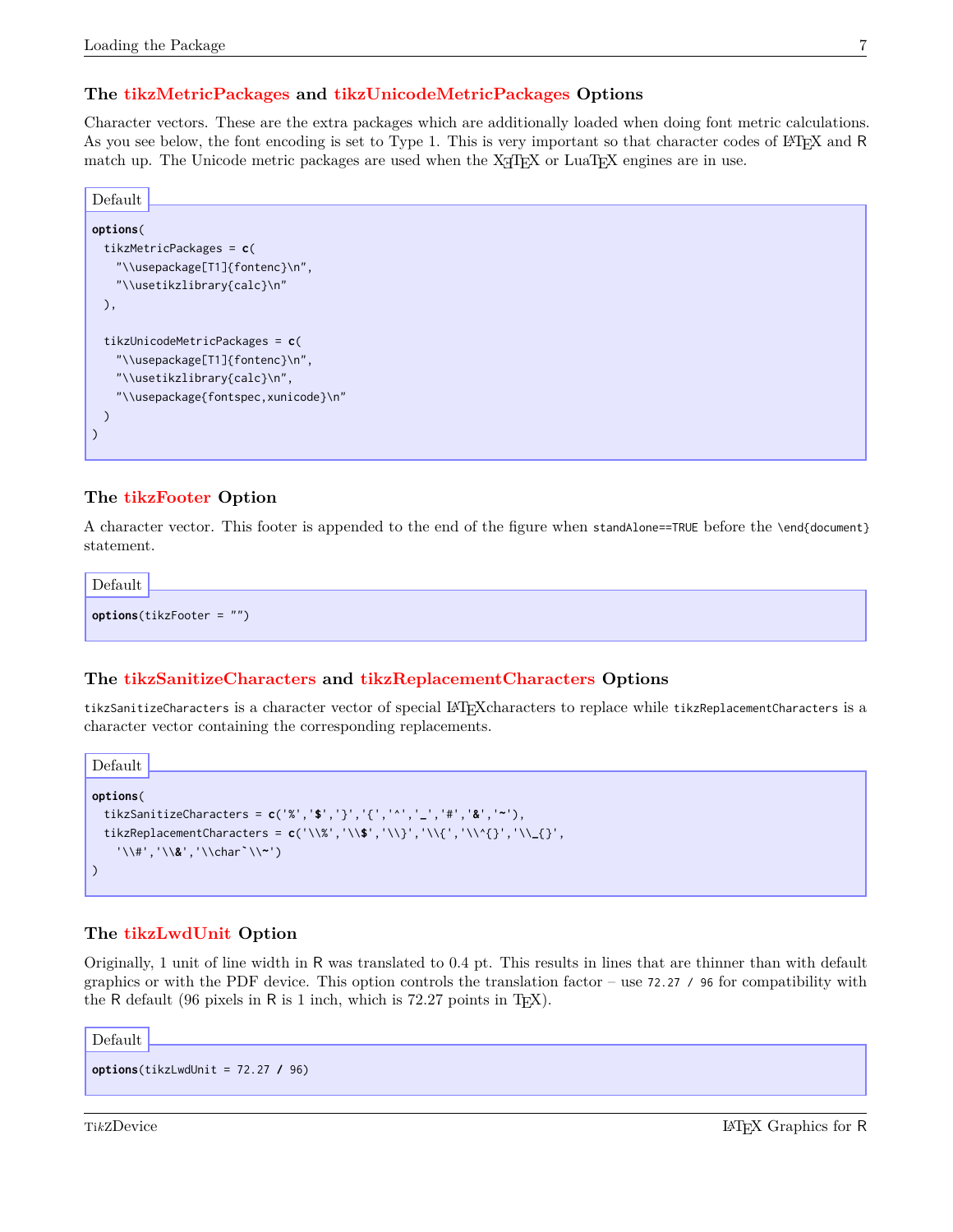### <span id="page-10-0"></span>**The deprecated tikzRasterResolution Option**

When tikz is requested to add a raster to a graphic, the raster is written to a PNG file which is then included by the L<sup>A</sup>TEX code. In the current version, the raster is always written "as is" (after mirroring has been applied) using png::writePNG() (*[Urbanek](#page-40-1)*, [2013\)](#page-40-1). No resampling or transformation of any kind are applied in this process, rotation and interpolation are carried out by LAT<sub>E</sub>X.

#### <span id="page-10-1"></span>**The tikzPdftexWarnUTF Option**

A TRUE/FALSE value that controls whether warnings are printed if Unicode characters are sent to a device using the pdfT<sub>E</sub>X engine.

| Default |                                          |
|---------|------------------------------------------|
|         | $\phi$ options(tikzPdftexWarnUTF = TRUE) |
|         |                                          |

<span id="page-10-2"></span>CHAPTER 3

# **The tikz Function**

#### <span id="page-10-3"></span>**3.1 Description**

The tikz function provides most of the functionality of the **tikzDevice** package. This function opens an R graphics device that records plots as a series of Ti*k*Z commands. The device supports many levels of output that range from stand-alone L<sup>A</sup>TEX documents that may be compiled into figures to code chunks that must be incorporated into existing LAT<sub>E</sub>X documents using the \include{} macro.

<span id="page-10-4"></span>

The tikz function opens a new graphics device and may be called with the following arguments:

```
tikz(file = filename,
   filename = ifelse(onefile, "./Rplots.tex", "./Rplot%03d.tex"), width = 7,
   height = 7, onefile = TRUE, bg = "transparent", fg = "black",pointsize = 10, lwdUnit = getOption("tikzLwdUnit"), standAlone = FALSE,
   bareBones = FALSE, console = FALSE, sanitize = FALSE,
   engine = getOption("tikzDefaultEngine"),
   documentDeclaration = getOption("tikzDocumentDeclaration"), packages,
   footer = getOption("tikzFooter"),
   symbolicColors = getOption("tikzSymbolicColors"),
   colorFileName = "%s_colors.tex",
   maxSymbolicColors = getOption("tikzMaxSymbolicColors"), timestamp = TRUE,
   verbose = interface(i)
```
file A character string indicating the desired path to the output file. It is recommended, but not required, that the filename end in .tex.

width The width of the output figure, in *inches*.

height The height of the output figure, in *inches*.

onefile Controls whether output should be directed to a single file containing one tikzpicture environment per plot or split into multiple files each containing a single tikzpicture environment.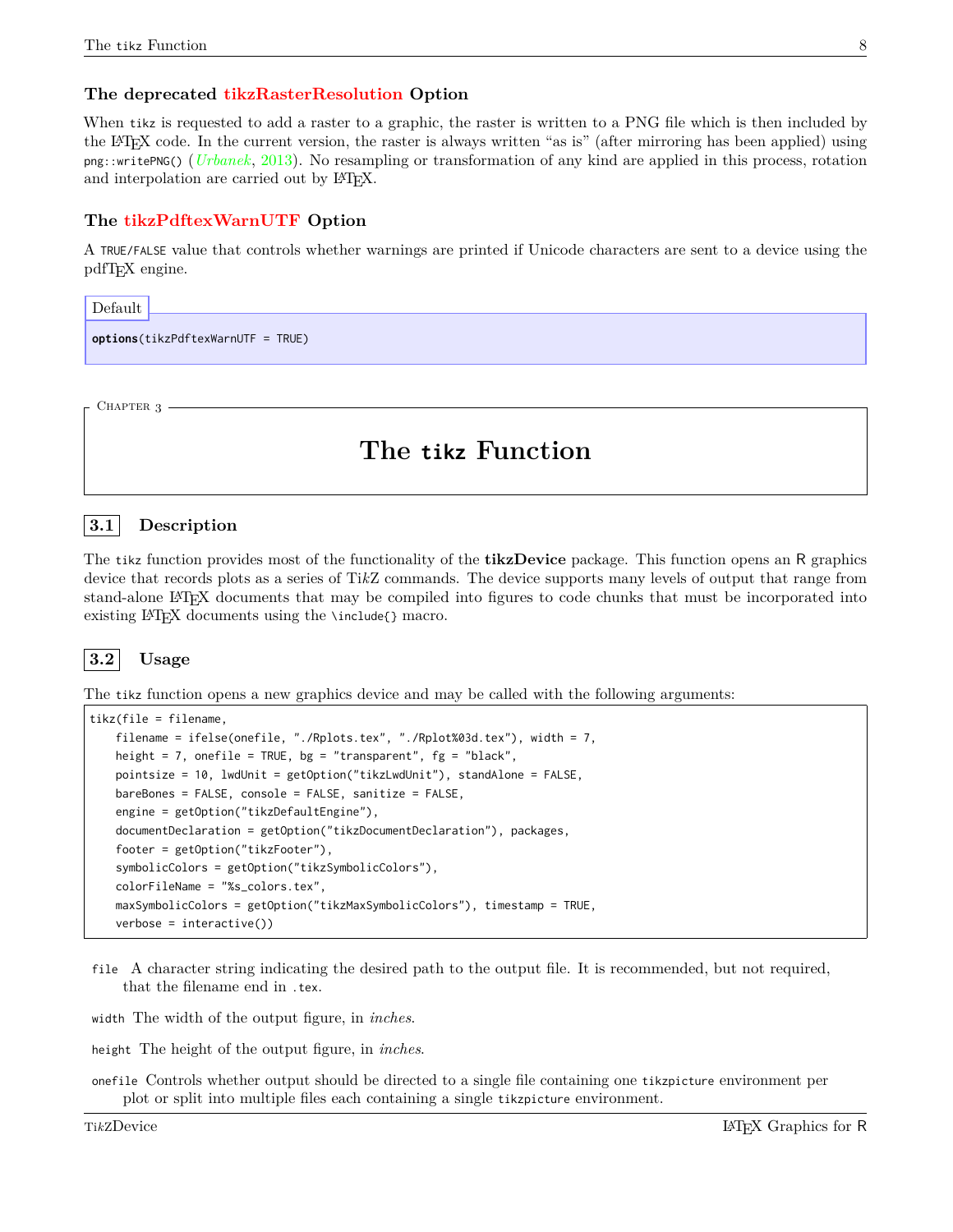- bg The starting background color for the plot.
- fg The starting foreground color for the plot.
- pointsize Base pointsize used in the LaTeX document. This option is only referenced if a valid pointsize cannot be extracted from the value of getOption("tikzDocumentDeclaration"). See [Section 3.3](#page-11-0) for more details.
- lwdUnit The number of pts in LaTeX that lwd=1 in R is translated to. Defaults to 0.4 (LaTeX and TikZ default); for compatibility with R default, please use  $72.27/96$  (96 pixels in R is 1 inch, which is 72.27 points in TeX). See also [Section 2.1,](#page-7-0) "Options That Affect Package Behavior."
- standAlone A logical value indicating whether the resulting file should be suitable for direct processing by L<sup>A</sup>TEX.
- bareBones A logical value indicating whether Ti*k*Z code is produced without being placed within a tikzpicture environment.
- console Controls whether output is directed to the R console. This is useful for dumping Ti*k*Z output directly into a L<sup>A</sup>TEX document via sink. If TRUE, the file argument is ignored. Setting file=´´ is equivalent to setting console=TRUE.
- sanitize Should special latex characters be replaced (Default FALSE). See [Section 2.1,](#page-7-0) "Options That Affect Package Behavior" for which characters are replaced.
- engine A string specifying which TFX engine to use. Possible values are 'pdftex', 'xetex' and 'luatex'.

documentDeclaration See [Section 2.1,](#page-7-0) "Options That Affect Package Behavior."

packages See [Section 2.1,](#page-7-0) "Options That Affect Package Behavior."

footer See [Section 2.1,](#page-7-0) "Options That Affect Package Behavior."

The first six options should be familiar to anyone who has used the default graphics devices shipped with R. The options standAlone and bareBones are specific to the tikz() graphics device and affect the structure the output file. Using these options tikz supports three modes of output:

- Graphics production as complete LAT<sub>EX</sub> files suitable for compilation.
- Graphics production as complete figures suitable for inclusion in LAT<sub>EX</sub> files.
- Graphics production as raw figure code suitable for inclusion in an enclosing tikzpicture environment in a LAT<sub>E</sub>X file.

#### <span id="page-11-0"></span>**3.3 Font Size Calculations**

The overarching goal of the **tikzDevice** is to provide seamless integration between text in R graphics and the text of L<sup>A</sup>TEX documents that contain those graphics. In order to achieve this integration the device must translate font sizes specified in R to corresponding font sizes in LAT<sub>EX</sub>. The issue is that font sizes in LAT<sub>EX</sub> are controlled by a "base font" size" that is specified at the beginning of the document—typically 10pt. There is no easy way in LATEX to change the font size to a new numerical value, such as 16pt for a plot title. Fortunately, the Ti*k*Z graphics system allows text to be resized using a scaling factor. The **tikzDevice** calculates a scaling factor used to approximate other font sizes using the following three inputs:

- The "base font size" specified when the graphics device is created.
- The "character expansion factor" parameter, specified using the 'cex' argument to functions such as described in the documentation of the R function par.
- The "font size" parameter, specified using the 'ps' argument to functions such as par or the 'fontsize' argument to functions such as gpar.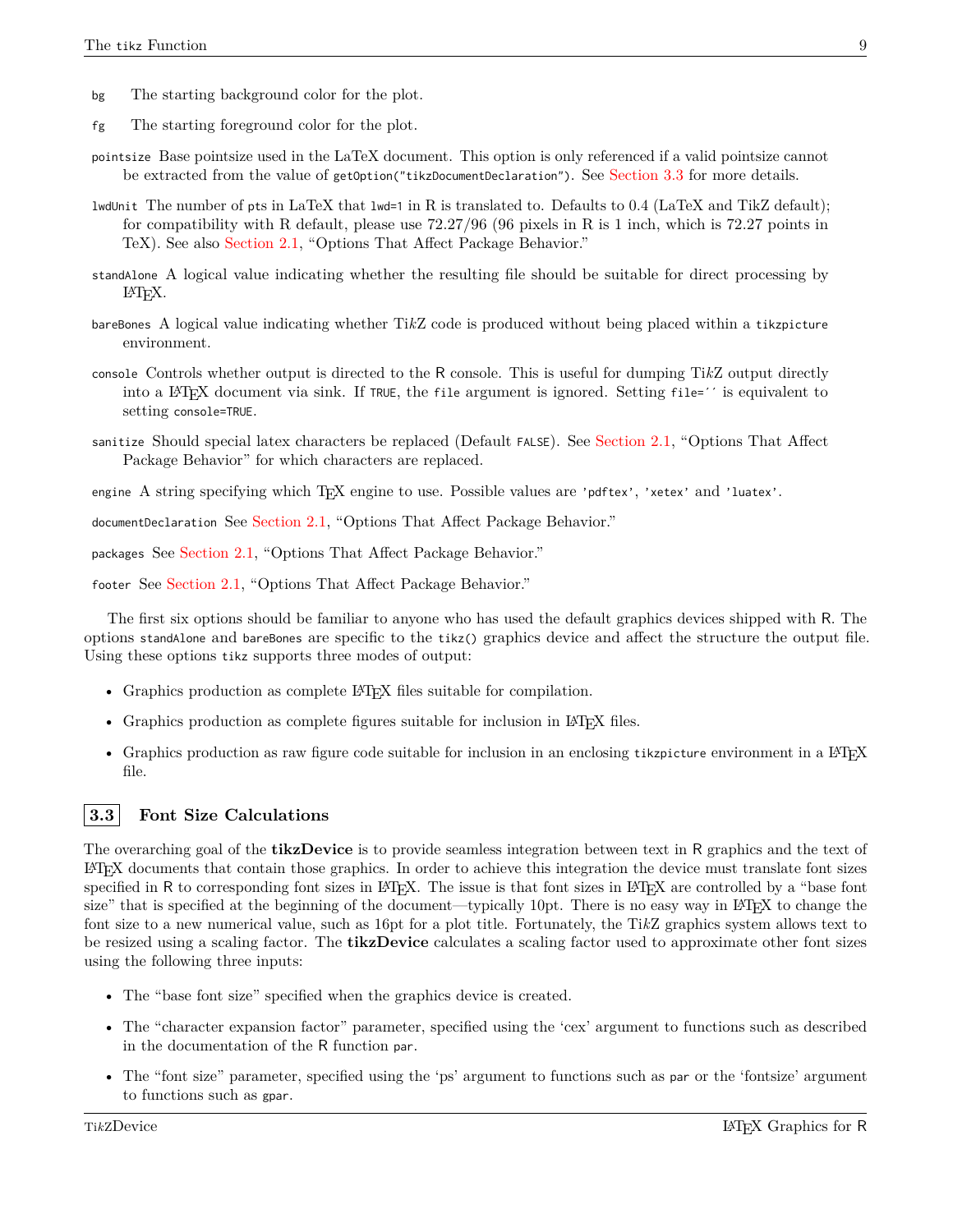The calculation used is:

Scaling Factor = cex  $\cdot \frac{ps}{1 - s}$ base font size

The tricky bit is the specification of the "base font size". By default the **tikzDevice** will attempt to determine this parameter by scanning the value of options( "tikzDocumentDeclaration" ) using the regular expression \d+pt. With the default header:

\documentclass[10pt]{article}

this regular expression will return 10 as the base pointsize to be used by the device. If the regular expression fails to produce a match, the value of the pointsize argument to the tikz function will be used.

#### <span id="page-12-0"></span>**UTF-8 Output**

Version 0.6.0 of the **tikzDevice** introduced support for (multibyte) Unicode characters in the text of graphics through support for X<sub>T</sub>T<sub>E</sub>X. Version 0.7.0 extended multilingual typesetting further by adding support for the LuaT<sub>E</sub>X compiler. Unicode support in **tikzDevice** is subject to a few important caveats:

- System Requirements: A working version of XHAT<sub>EX</sub> or LuaLAT<sub>EX</sub> along with the packages fontspec and xunicode are required for direct processing of Unicode input. If **tikzDevice** cannot find a Unicode-aware compiler, then Unicode support cannot be guaranteed.
- **Encoding: tikzDevice** will try its best to convert characters from other encodings but do not count on it converting things correctly, best to do the conversion yourself beforehand to avoid unexpected output.
- Fonts: Having a Unicode character actually show up in your L<sup>AT</sup>EX document relies on the font you use having the glyph available. We leave it up to the user to know for themselves what is available. Otherwise you will likely just get no output in place of where the character should be.
- **Plotmath:** There is specifically no support for input of plotmath characters as unicode since the user can simply input L<sup>A</sup>TEX math directly. We strongly encourage the use of L<sup>A</sup>TEX math over plotmath for style and consistency's sake. A consequence of this is that most of the R examples and demos of plotmath won't work without significant manipulation (your mileage may vary but you may get anything from errors to warnings to documents that mysteriously won't compile). That is not to say that the output could not be duplicated with **tikzDevice** but the examples will not work out of the box.
- Compiling: A graphic that contains UTF-8 characters should be compiled with X<sub>H</sub>AT<sub>E</sub>X or LuaLAT<sub>E</sub>X with the xunicode and fontspec packages enabled.
- **ASCII only:** Everything should be exactly the same as previous versions if only ASCII (single byte) characters are used (i.e. character codes less than 132).

### <span id="page-12-1"></span>**3.4 Examples**

#### <span id="page-12-2"></span>**Default Mode**

The most common use of the tikz function is to produce a plot that will be included in another LATEX document, such as a report. Running the following example in R will produce a very simple graphic using the plot function:

```
library(tikzDevice)
tikz('figs/simpleEx.tex',width=3.5,height=3.5)
plot(1,main='Hello World!')
dev.off()
```
A L<sup>A</sup>TEX document is then required to display the figure. This document must include Ti*k*Z as one of the packages that it loads. Ti*k*Z provides several libraries that enable additional functionality, however none of these libraries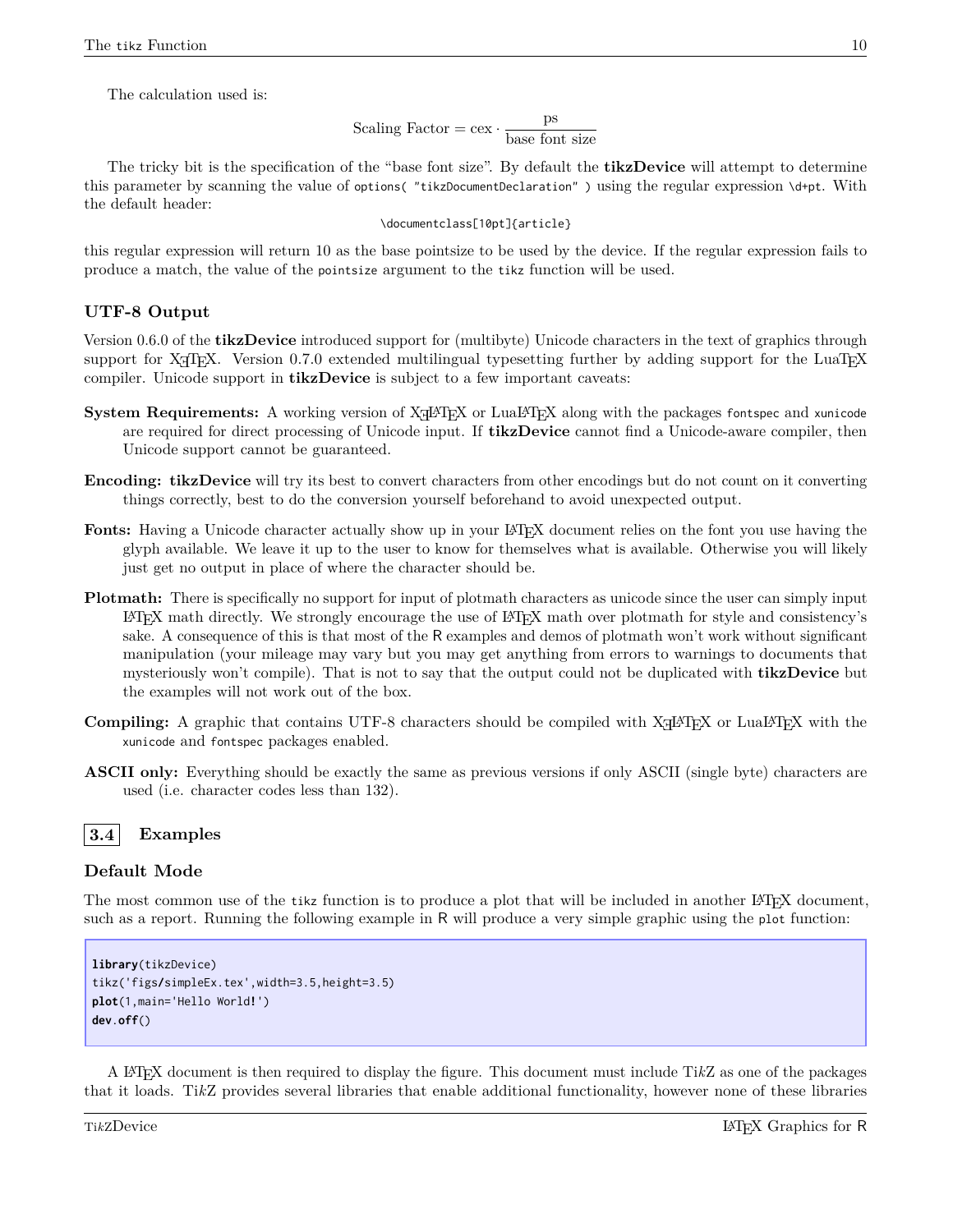are currently required to use the output of tikz. Inside the LATEX document, the contents of the file simpleEx.tex are imported using the \include command.



Figure 3: Example of simple tikz usage.

One of the most exciting aspects of the tikz function is that the inclusion of arbitrary L<sup>A</sup>TEX code is allowed in strings passed to plotting commands. An important issue to note is that many LATEX commands are prefixed by the backaslash character: \. Unfortunately, in many programming languages, the backslash character is also given a special status when it appears in strings. Therefore, it is necessary to place two backslashes,  $\setminus$ , in R strings in order to cause backslash to appear in the output for LATEX. The next example demonstrates how to use LATEX commands in plot annotation.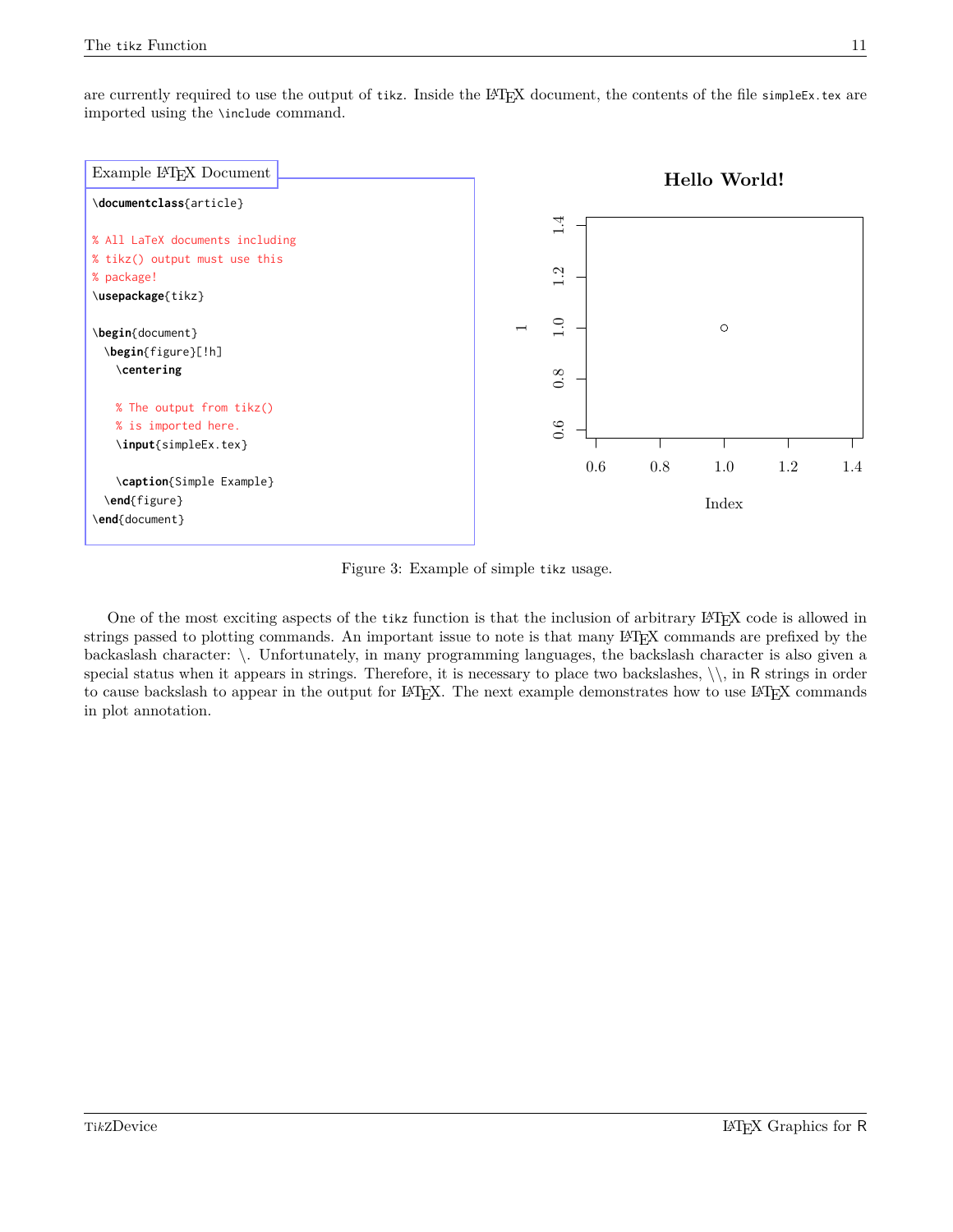

Figure 4: A more complicated example of tikz usage incorporating natively rendered LATEX commands.

### <span id="page-14-0"></span>**bareBones Mode**

bareBones output is designed to facilitate inclusion of code generated by tikz into a larger Ti*k*Z graphic. Normally tikz wraps output as a self-contained tikzpicture environment. When bareBones is invoked, the wrapping environment is omitted. This option allows output to be embedded inside another tikzpicture of the user's own construction.

```
library(tikzDevice)
library(maps)
tikz('figs/westCoast.tex', bareBones=TRUE)
map('state', regions=c('california', 'oregon', 'washington'),
   lwd=4, col='grey40')
# Insert some named coordinates into the picture that will
# be available once the picture is included into the
# TeX document.
tikzCoord(-124.161, 40.786, 'humBay')
tikzCoord(-122.962, 46.148, 'longView')
tikzCoord(-124.237, 43.378, 'coosBay')
tikzCoord(-122.419, 37.775, 'sfBay')
dev.off()
```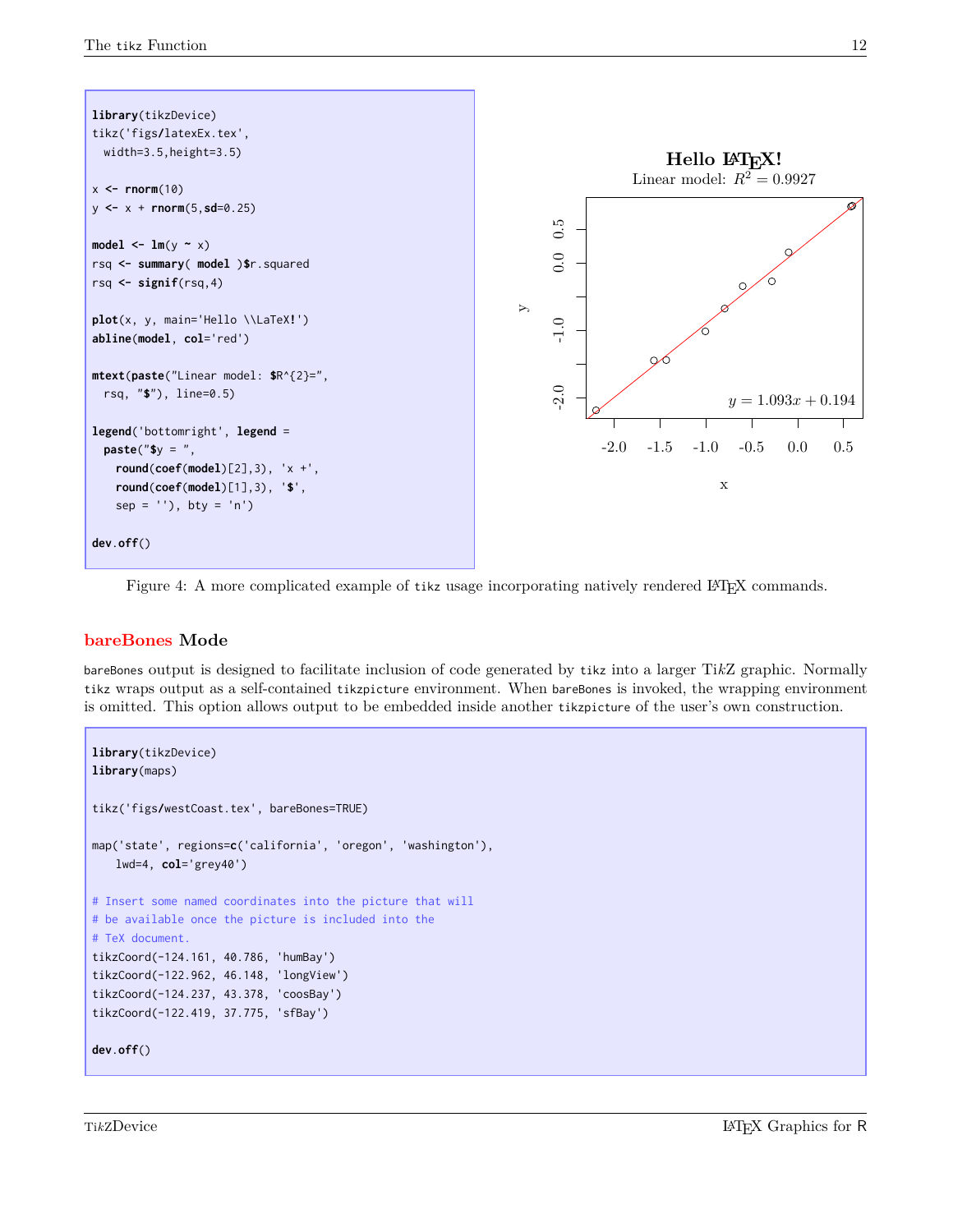The \include command may now be used to import the device output into another tikzpicture. The included code must be wrapped in a scope environment that contains the options x=1pt and y=1pt. This informs Ti*k*Z of the units being used in the coordinates of the plot output. The options xshift and yshift may also be applied to the scope in order to position the plot. The following code demonstrates how to embed bareBones output in a tikzpicture:

```
\begin{tikzpicture}
 % Include bareBones output inside a scope with x and y units set to 1pt
 \begin{scope}[x=1pt,y=1pt]
   \input{figs/westCoast}
 \end{scope}
 % Label ports using coordinates placed into the barBones output by the
 % tikzAnnotate function.
 \foreach \name/\port in {
   Longview/longView,
   Coos Bay/coosBay,
   Humboldt Bay/humBay,
   Oakland/sfBay%
 } {
   \node[circle, draw, ultra thick, fill=green!60!brown!40,
     outer sep=6pt,minimum size=12pt,
     pin={[draw, ultra thick,
       rounded corners,
       pin edge={black, ultra thick, <-, >=stealth}
     ] 180 : \name}] at (\port) {};
 }
\end{tikzpicture}
Example of a TikZ environment including bareBones output
```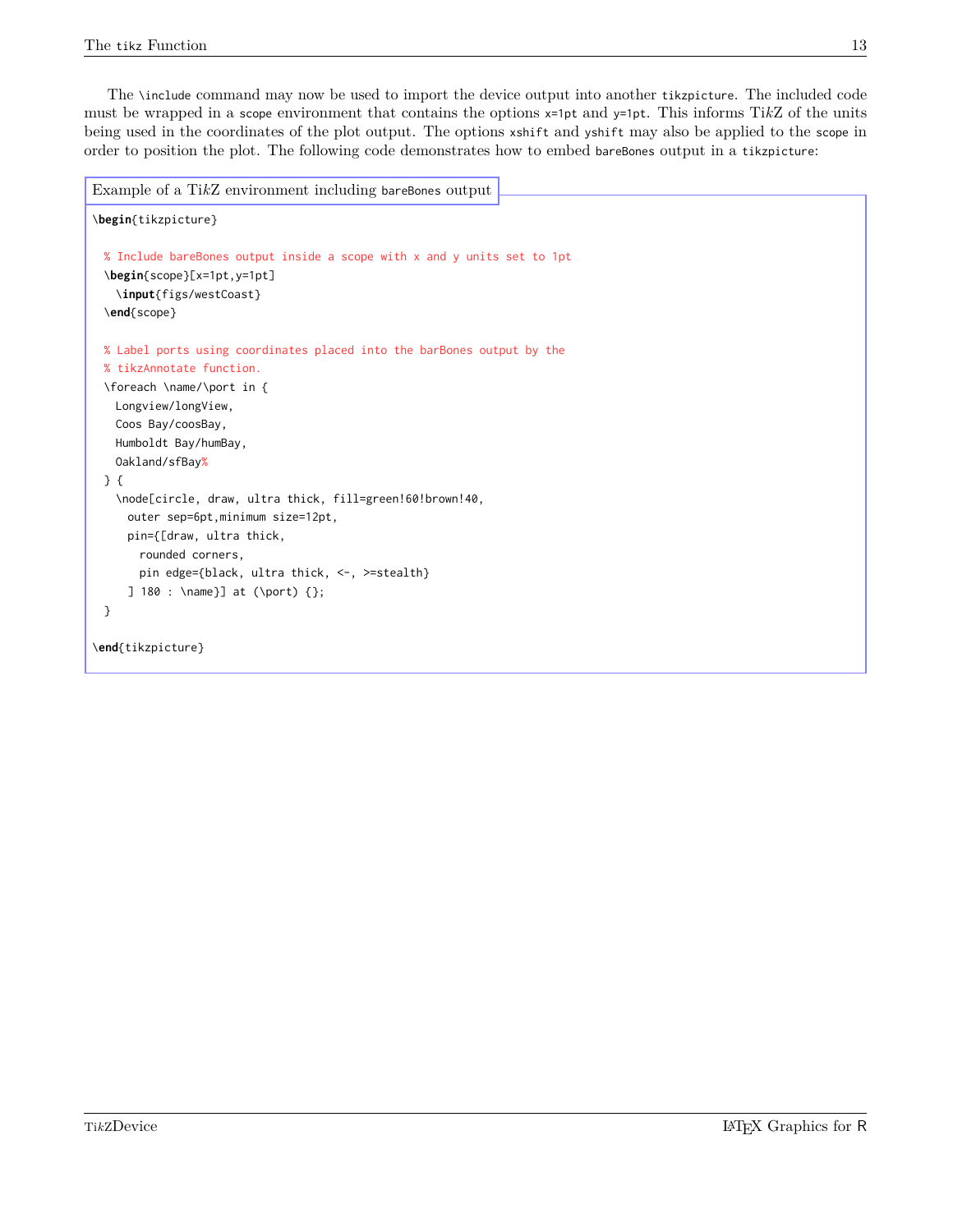

Figure 5: A Ti*k*Z drawing with embedded output from tikz(bareBones=TRUE).

#### <span id="page-16-0"></span>**standAlone Mode**

When the standAlone option is passed to tikz, the resulting .tex file will be a complete LATEX document that can be compiled into a stand-alone figure. This means that in addition to \begin{tikzpicture} and \end{tikzpicture} the file will also contain \begin{document}, \end{document} and a LATEX preamble. The preview package is also used in files produced by standAlone to crop the pages in the resulting document to the bounding boxes of the plots. Stand-alone output may be produced in the following manner: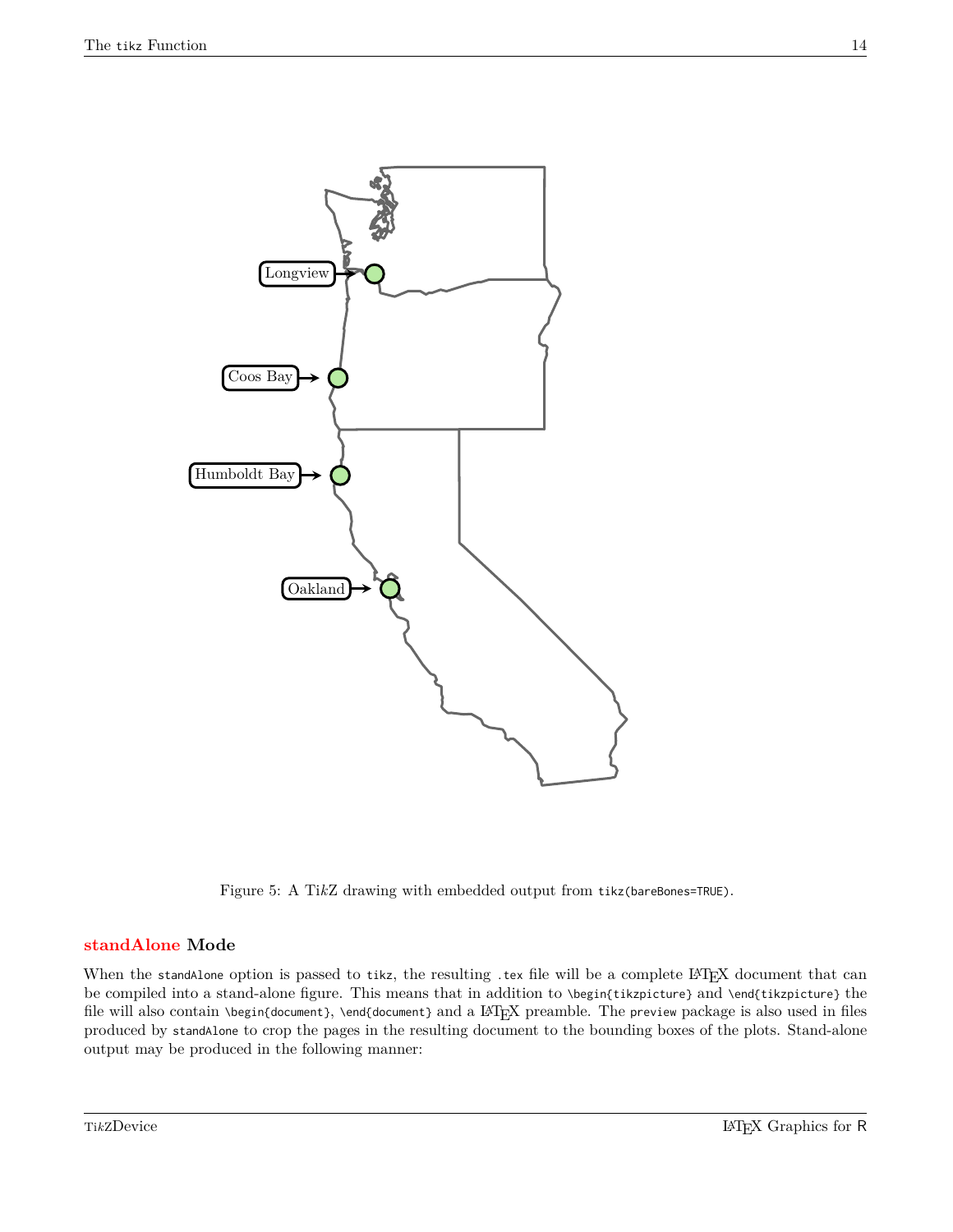```
library(tikzDevice)
tikz('standAloneExample.tex',standAlone=TRUE)
plot(sin,-pi,2*pi,main="A Stand Alone TikZ Plot")
dev.off()
```
Note that files produced using the standAlone option should not be included in LAT<sub>EX</sub> documents using the \input command! Use \includegraphics or load the pdfpages package and use \includepdf.

#### <span id="page-17-0"></span>**console output Mode**

Version 0.5.0 of **tikzDevice** introduced the console option. With this option, tikz will send output to stdout instead of a file. This kind of output can be redirected to a file with sink or spit out directly into a T<sub>E</sub>X document from a **Sweave** file so that the T<sub>E</sub>X file is self contained and does not include other files via \input. (Including the chunk option strip.white=FALSE was necessary for some versions of **tikzDevice** prior to 0.7.2.)

```
\documentclass{article}
\usepackage{tikz}
\begin{document}
  \begin{figure}[ht]
    \centering
<<inline,echo=FALSE,results='tex'>>=
require(tikzDevice)
tikz(console=TRUE,width=5,height=5)
  x <- rnorm(100)
  plot(x)
dummy <- dev.off()
@
    \caption{caption}
    \label{fig:inline}
  \end{figure}
\end{document}
Catching tikz output inside Sweave
```
## <span id="page-17-1"></span> $\text{Using } \text{XgH1}_E$

It is also possible to use other typesetting engines like XH<sup>AT</sup>EX by using the global options provided by **tikzDevice**. The following example was inspired by Dario Taraborelli and his article [The Beauty of LaTeX.](http://nitens.org/taraborelli/latex)

```
# Set options for using XeLaTeX font variants.
options(tikzXelatexPackages = c(
 getOption('tikzXelatexPackages'),
  "\\usepackage[colorlinks, breaklinks]{hyperref}",
 "\\usepackage{color}",
  "\\definecolor{Gray}{rgb}{.7,.7,.7}",
  "\\definecolor{lightblue}{rgb}{.2,.5,1}",
 "\\definecolor{myred}{rgb}{1,0,0}",
  "\\newcommand{\\red}[1]{\\color{myred} #1}",
```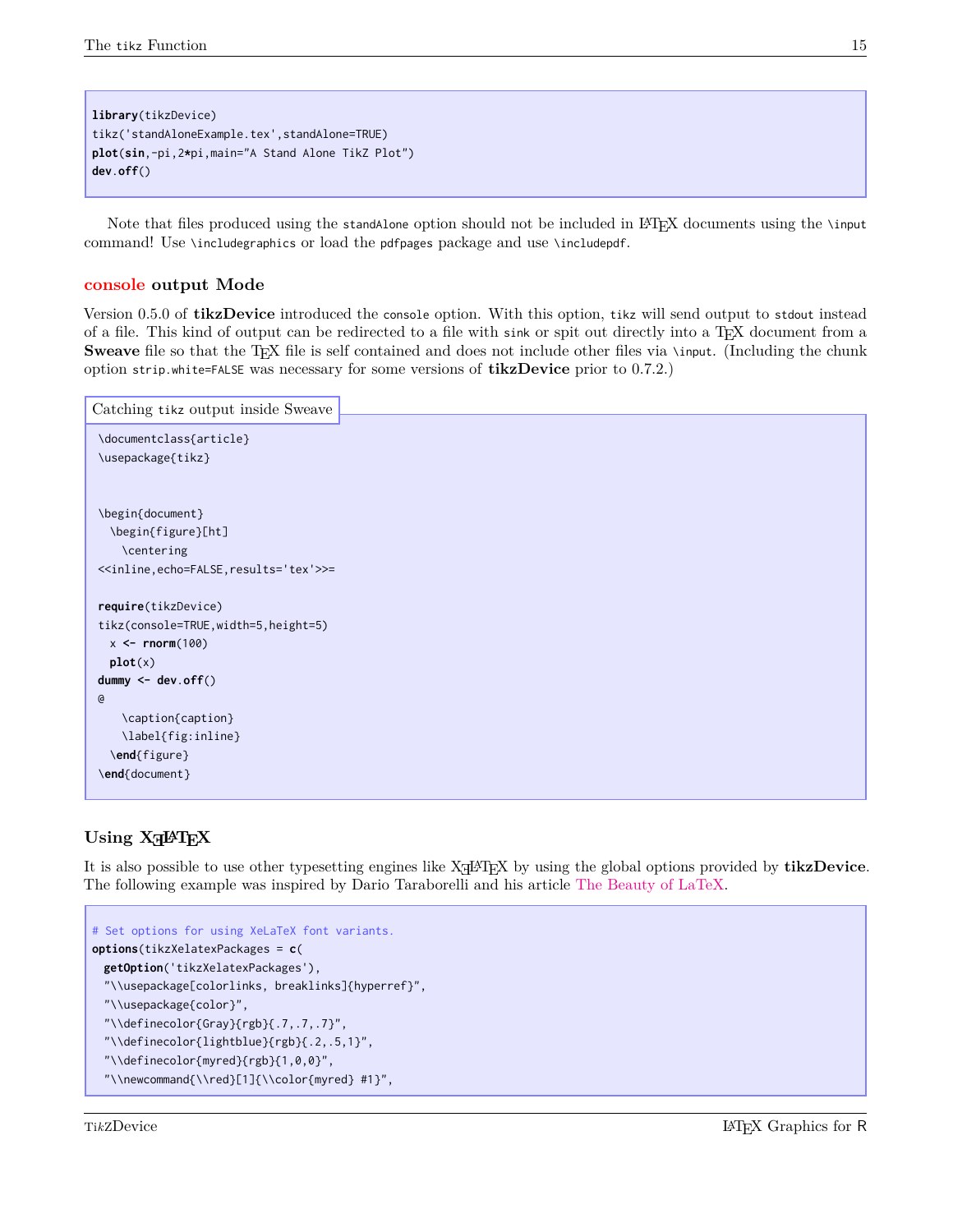```
"\\newcommand{\\reda}[1]{\\color{myred}\\fontspec[Variant=2]{Zapfino}#1}",
  "\\newcommand{\\redb}[1]{\\color{myred}\\fontspec[Variant=3]{Zapfino}#1}",
  "\\newcommand{\\redc}[1]{\\color{myred}\\fontspec[Variant=4]{Zapfino}#1}",
  "\\newcommand{\\redd}[1]{\\color{myred}\\fontspec[Variant=5]{Zapfino}#1}",
  "\\newcommand{\\rede}[1]{\\color{myred}\\fontspec[Variant=6]{Zapfino}#1}",
  "\\newcommand{\\redf}[1]{\\color{myred}\\fontspec[Variant=7]{Zapfino}#1}",
  "\\newcommand{\\redg}[1]{\\color{myred}\\fontspec[Variant=8]{Zapfino}#1}",
  "\\newcommand{\\lbl}[1]{\\color{lightblue} #1}",
  "\\newcommand{\\lbla}[1]{\\color{lightblue}\\fontspec[Variant=2]{Zapfino}#1}",
  "\\newcommand{\\lblb}[1]{\\color{lightblue}\\fontspec[Variant=3]{Zapfino}#1}",
  "\\newcommand{\\lblc}[1]{\\color{lightblue}\\fontspec[Variant=4]{Zapfino}#1}",
  "\\newcommand{\\lbld}[1]{\\color{lightblue}\\fontspec[Variant=5]{Zapfino}#1}",
  "\\newcommand{\\lble}[1]{\\color{lightblue}\\fontspec[Variant=6]{Zapfino}#1}",
  "\\newcommand{\\lblf}[1]{\\color{lightblue}\\fontspec[Variant=7]{Zapfino}#1}",
  "\\newcommand{\\lblg}[1]{\\color{lightblue}\\fontspec[Variant=8]{Zapfino}#1}",
  "\\newcommand{\\old}[1]{",
  "\\fontspec[Ligatures={Common, Rare},Variant=1,Swashes={LineInitial, LineFinal}]{Zapfino}",
  "\\fontsize{25pt}{30pt}\\selectfont #1}%",
  "\\newcommand{\\smallprint}[1]{\\fontspec{Hoefler Text}
   \\fontsize{10pt}{13pt}\\color{Gray}\\selectfont #1}"
))
# Set the content using custom defined commands
label <- c(
  "\\noindent{\\red d}roo{\\lbl g}",
  "\\noindent{\\reda d}roo{\\lbla g}",
  "\\noindent{\\redb d}roo{\\lblb g}",
  "\\noindent{\\redf d}roo{\\lblf g}\\\\[.3cm]",
  "\\noindent{\\redc d}roo{\\lblc g}",
  "\\noindent{\\redd d}roo{\\lbld g}",
  "\\noindent{\\rede d}roo{\\lble g}",
  "\\noindent{\\redg d}roo{\\lblg g}\\\\[.2cm]"
)
# Set the titles using custom defined commands, and hyperlinks
title <- c(
paste(
  "\\smallprint{D. Taraborelli (2008),",
  "\\href{http://nitens.org/taraborelli/latex}",
 "{The Beauty of \\LaTeX}}"
), paste(
  "\\smallprint{\\\\\\emph{Some rights reserved}.",
  "\\href{http://creativecommons.org/licenses/by-sa/3.0/}",
 "{\\textsc{cc-by-sa}}}"
))
# Draw the graphic
tikz('xelatexEx.tex',
 standAlone=TRUE,width=5,height=5,
 engine = 'xetex')
lim <- 0:(length(label)+1)
plot(lim,lim,cex=0,pch='.',xlab = title[2],ylab='', main = title[1])
for(i in 1:length(label))
 text(i,i,label[i])
```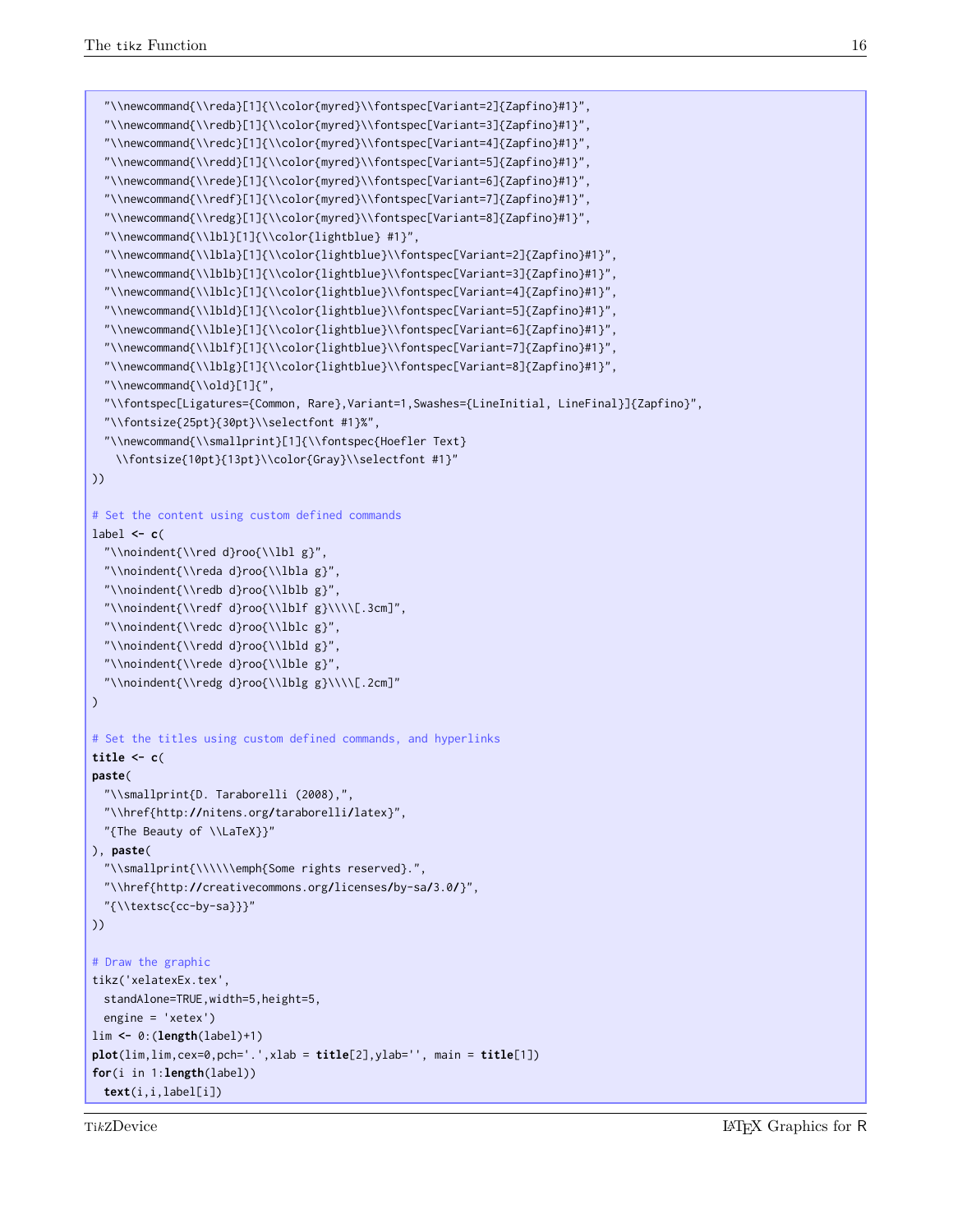#### **dev**.**off**()

Compiling the resulting file with X<sub>H</sub>AT<sub>E</sub>X will produce the output in [Figure 6.](#page-19-1) Please note some of the fonts used in the example may not be available on every system.



## D. Taraborelli (2008), The Beauty of LATEX

<span id="page-19-1"></span>Some rights reserved. CC-BY-SA

Figure 6: Result of  $X \rightarrow Y$  example

### <span id="page-19-0"></span>**Annotating Graphics with Ti***k***Z Commands**

The function tikzAnnotate provides the ability to annotate you graphics with Ti*k*Z commands. There are a lot of exciting possibilities with this feature—it basically opens up the door for you to draw anything on your plot that can be drawn with Ti*k*Z. Check out the results in [Figure 7.](#page-21-0)

```
library(tikzDevice)
# Load some additional TikZ libraries
tikz("figs/annotation.tex",width=4,height=4,
 packages = c(getOption('tikzLatexPackages'),
   "\\usetikzlibrary{decorations.pathreplacing}",
   "\\usetikzlibrary{positioning}",
```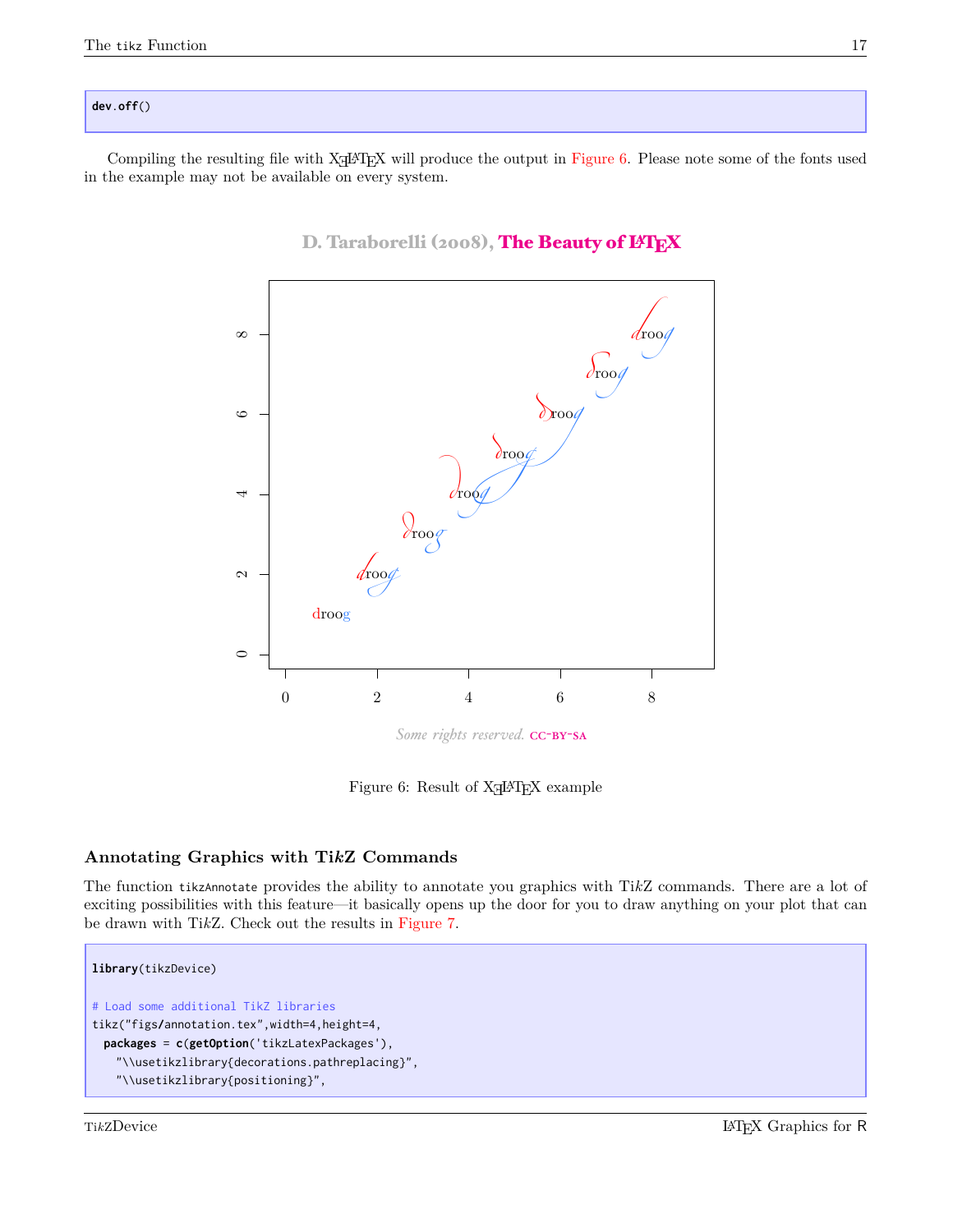```
"\\usetikzlibrary{shapes.arrows,shapes.symbols}")
)
p <- rgamma (300 ,1)
outliers <- which( p > quantile(p,.75)+1.5*IQR(p) )
boxplot(p)
# Add named coordinates that other TikZ commands can hook onto
tikzCoord(1, min(p[outliers]), 'min outlier')
tikzCoord(1, max(p[outliers]), 'max outlier')
# Use tikzAnnotate to insert arbitrary code, such as drawing a
# fancy path between min outlier and max outlier.
tikzAnnotate(c("\\draw[very thick,red,",
 # Turn the path into a brace.
  'decorate,decoration={brace,amplitude=12pt},',
 # Shift it 1em to the left of the coordinates
  'transform canvas={xshift=-1em}]',
  '(min outlier) --',
  # Add a node with some text in the middle of the path
  'node[single arrow,anchor=tip,fill=white,draw=green,',
  'left=14pt,text width=0.70in,align=center]',
  '{Holy Outliers Batman!}', '(max outlier);'))
# tikzNode can be used to place nodes with customized options and content
tikzNode(
 opts='starburst,fill=green,draw=blue,very thick,right=of max outlier',
 content='Wow!'
)
dev.off()
```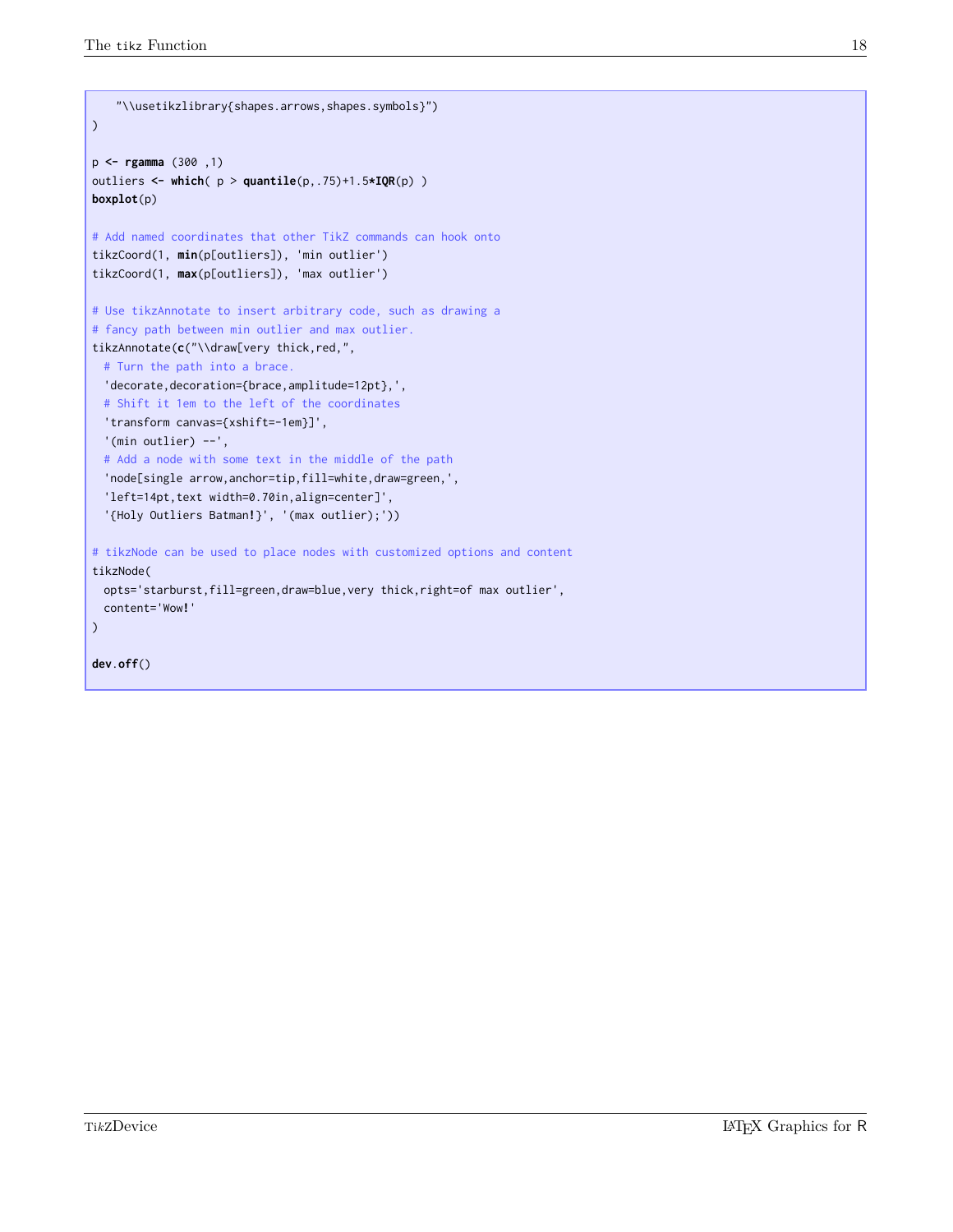

<span id="page-21-0"></span>Figure 7: An example using Ti*k*Z annotation.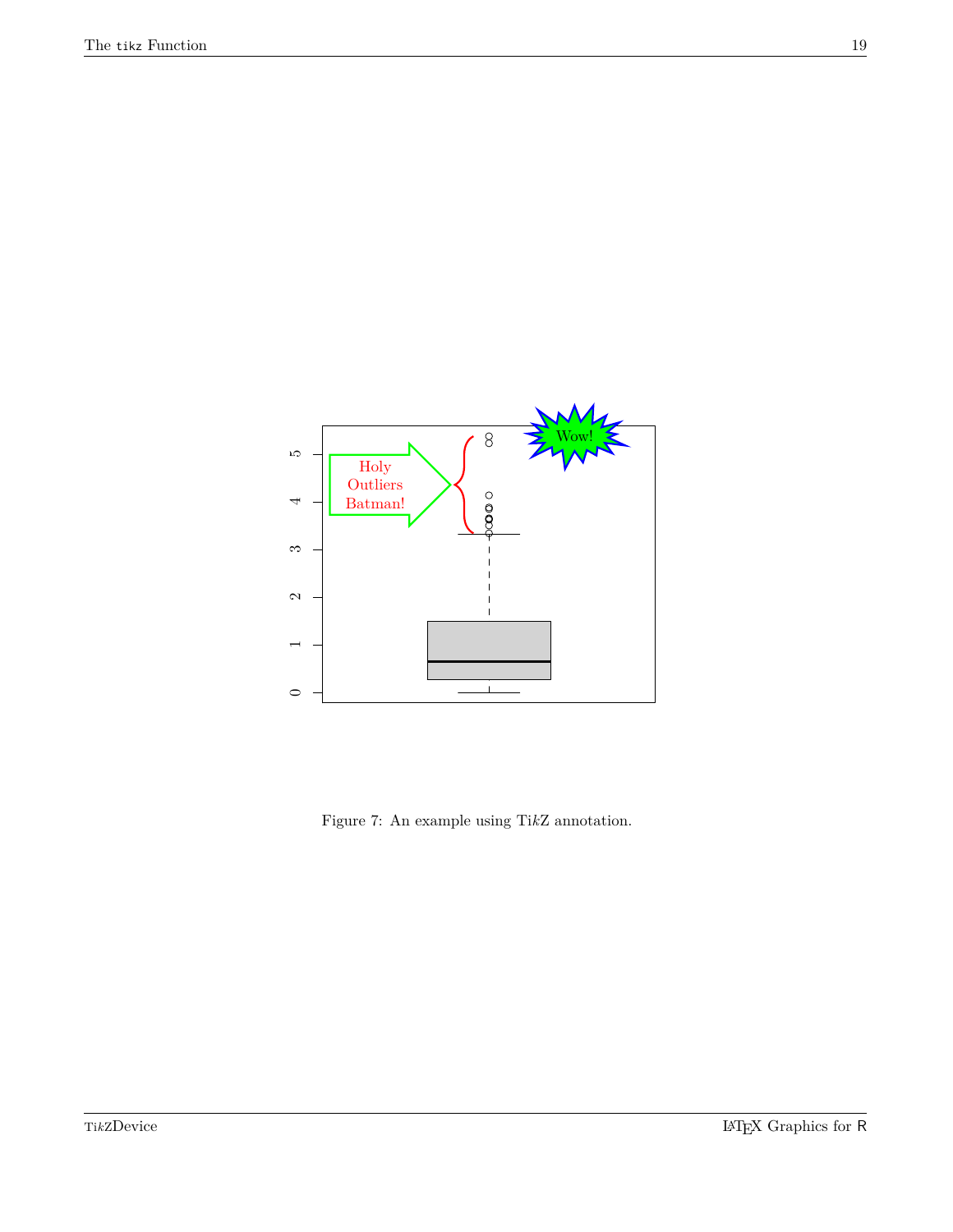## **tikz vs. pdf for plotmath symbols and Unicode characters**

This is a side-by-side example showing how tikz(..., engine = 'xetex') handles UTF-8 characters and plotmath symbols compared to the standard R pdf device.





<span id="page-22-0"></span>Figure 9: example(text) using tikz(..., engine = 'xetex').

Ti*k*ZDevice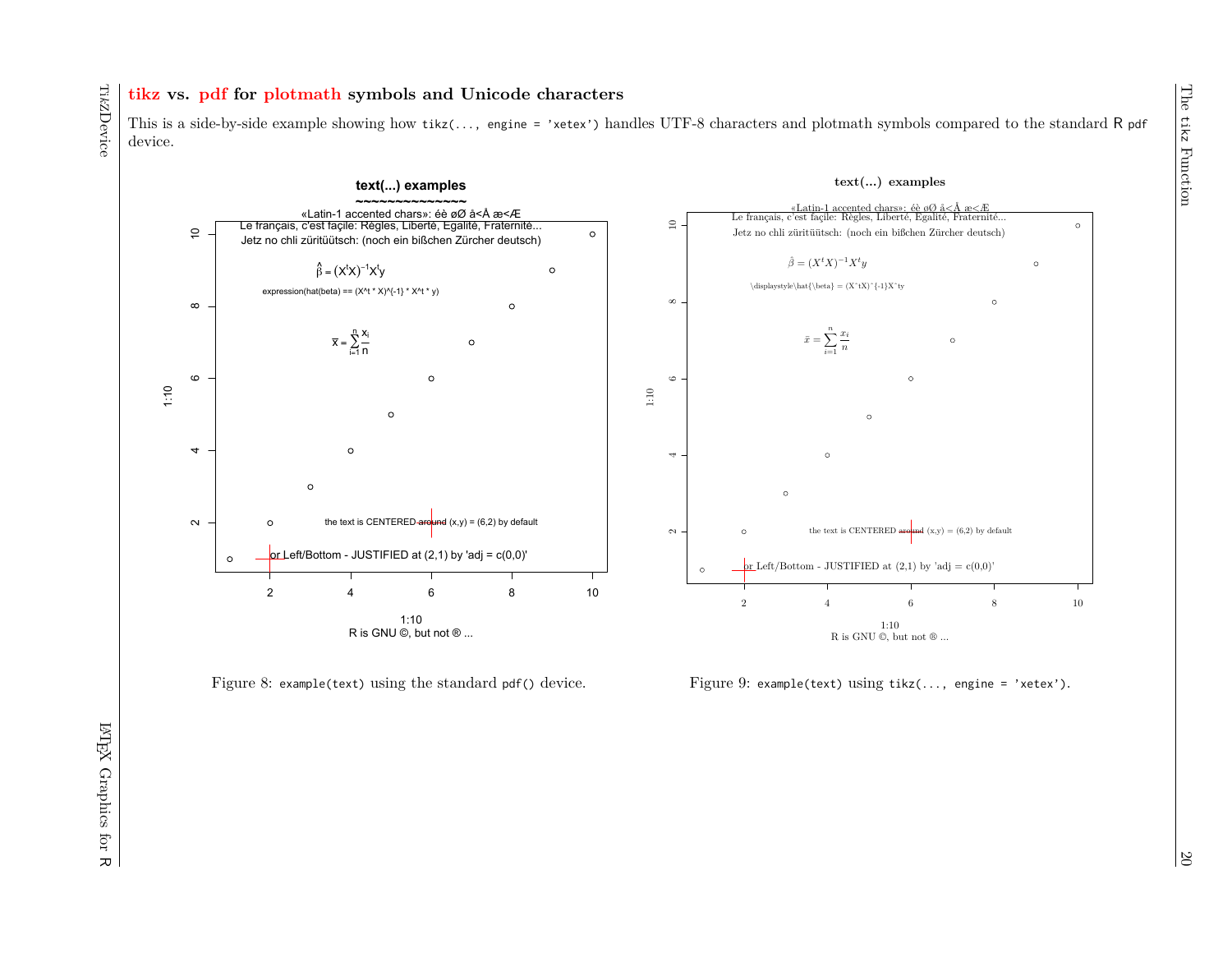<span id="page-23-0"></span>CHAPTER 4 -

# **The getLatexCharMetrics and getLatexStrWidth Functions**

#### <span id="page-23-1"></span>**4.1 Description**

These two functions may be used to retrieve font metrics through the interface provided by the **tikzDevice** package. Cached values of the metrics are returned if they have been calculated by the **tikzDevice** before. If no cached values exist, a LAT<sub>E</sub>X compiler will be invoked to generate them.

### <span id="page-23-2"></span>**4.2 Usage**

The font metric functions are called as follows:

```
getLatexStrWidth( texString, cex = 1, face= 1)
getLatexCharMetrics( charCode, cex = 1, face = 1 )
```
- texString A string for which to compute the width. LATEX commands may be used in the string, however all backslashes will need to be doubled.
- charCode An integer between 32 and 126 which indicates a printable character in the ASCII symbol table using the T1 font encoding.
- cex The character expansion factor to be used when determining metrics.
- face An integer specifying the R font face to use during metric calculations. The accepted values are as follows:
	- **1:** Text should be set in normal font face.
	- **2:** Text should be set in **bold font face**.
	- **3:** Text should be set in *italic font face*.
	- **4:** Text should be set in *bold italic font face*.
	- **5:** Text should be interpreted as plotmath symbol characters. Requests for font face 5 are currently ignored.

#### <span id="page-23-3"></span>**4.3 Examples**

The getLatexStrWidth function may be used to calculate the width of strings containing fairly arbitrary LATEX commands. For example, consider the following calculations:

getLatexStrWidth( "The symbol: alpha" )

[1] 82.5354

getLatexStrWidth( "The symbol: **\$**\\alpha**\$**" )

#### [1] 65.08636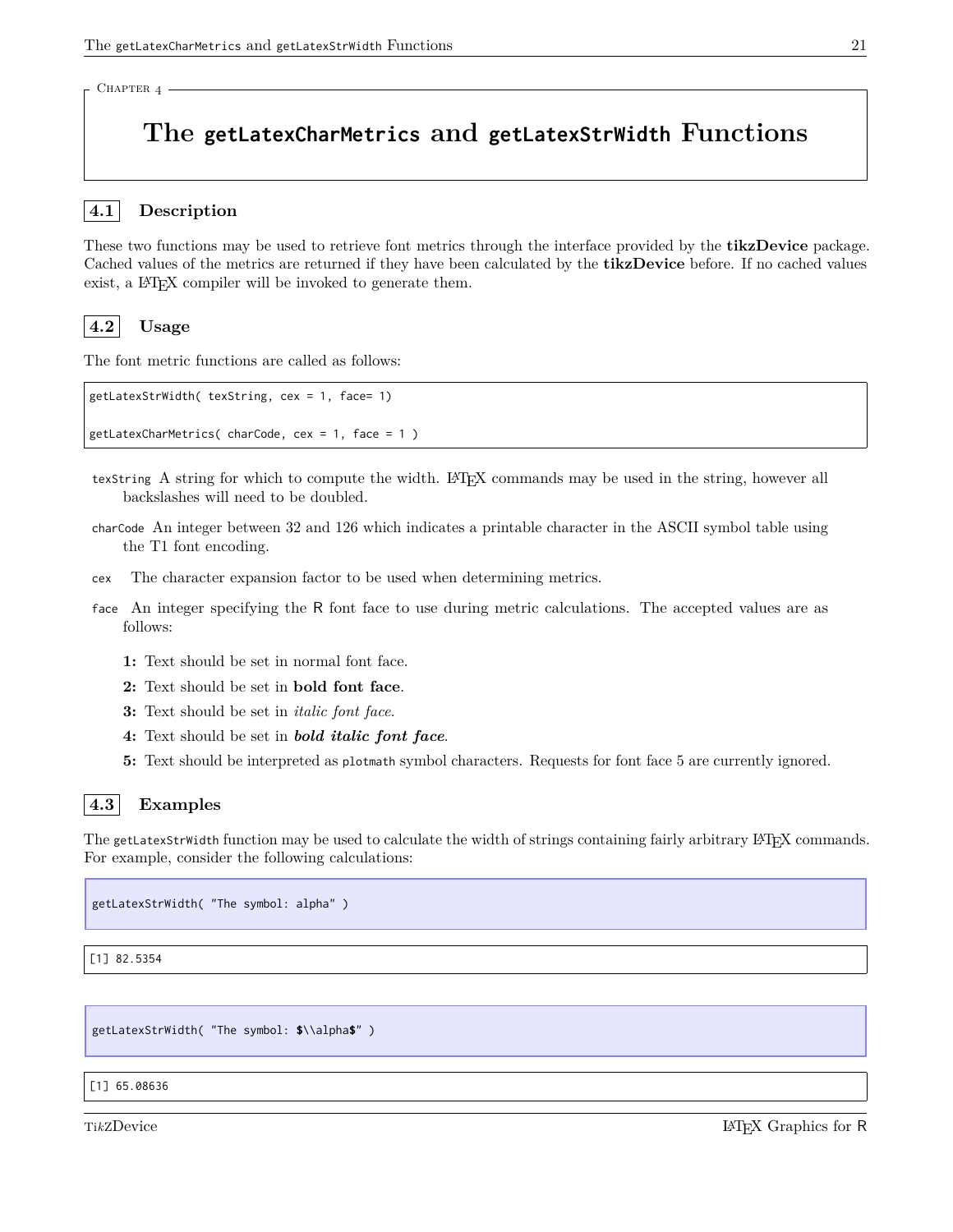For the first calculation, the word "alpha" was interpreted as just a word and the widths of the characters 'a', 'l', 'p', 'h' and 'a' were included in the string width. For the second string, \alpha was interpreted as a mathematical symbol and only the width of the symbol ' $\alpha$ ' was included in the string width.

The getLatexCharWidth function must be passed an integer corresponding to an ASCII character code and returns three values:

- The ascent of the character. This is the distance between the baseline and the highest point of the character's glyph.
- The descent of the character. This is the distance between the baseline and the lowest point of the character's glyph.
- The width of the character.

The character 'y' has an ASCII symbol code of 121 and possesses a tail that descends below the text line. Therefore a non-zero value will be returned for the descent of 'y'. The character 'x', ASCII code 120, has no descenders, so its descent will be returned as zero.

# Get metrics for 'y' getLatexCharMetrics(121)

[1] 4.30450 1.94397 5.27649

```
# Get metrics for 'x' - the second value is the descent
# and should be zero or very close to zero.
getLatexCharMetrics(120)
```
[1] 4.30450 0.00000 5.27649

Note that characters, along with numbers outside the range of [32–126], may not be passed to the getLatexCharMetrics function. If for some reason a floating point number is passed, it will be floored through conversion by as.integer.

getLatexCharMetrics('y')

Warning in getLatexCharMetrics("y"): getLatexCharMetrics only accepts integers!

NULL

getLatexCharMetrics(20)

Warning in getLatexCharMetrics(20): pdftex can only generate metrics for character codes between 32 and 126! See the Unicode section of ?tikzDevice for more information.

NULL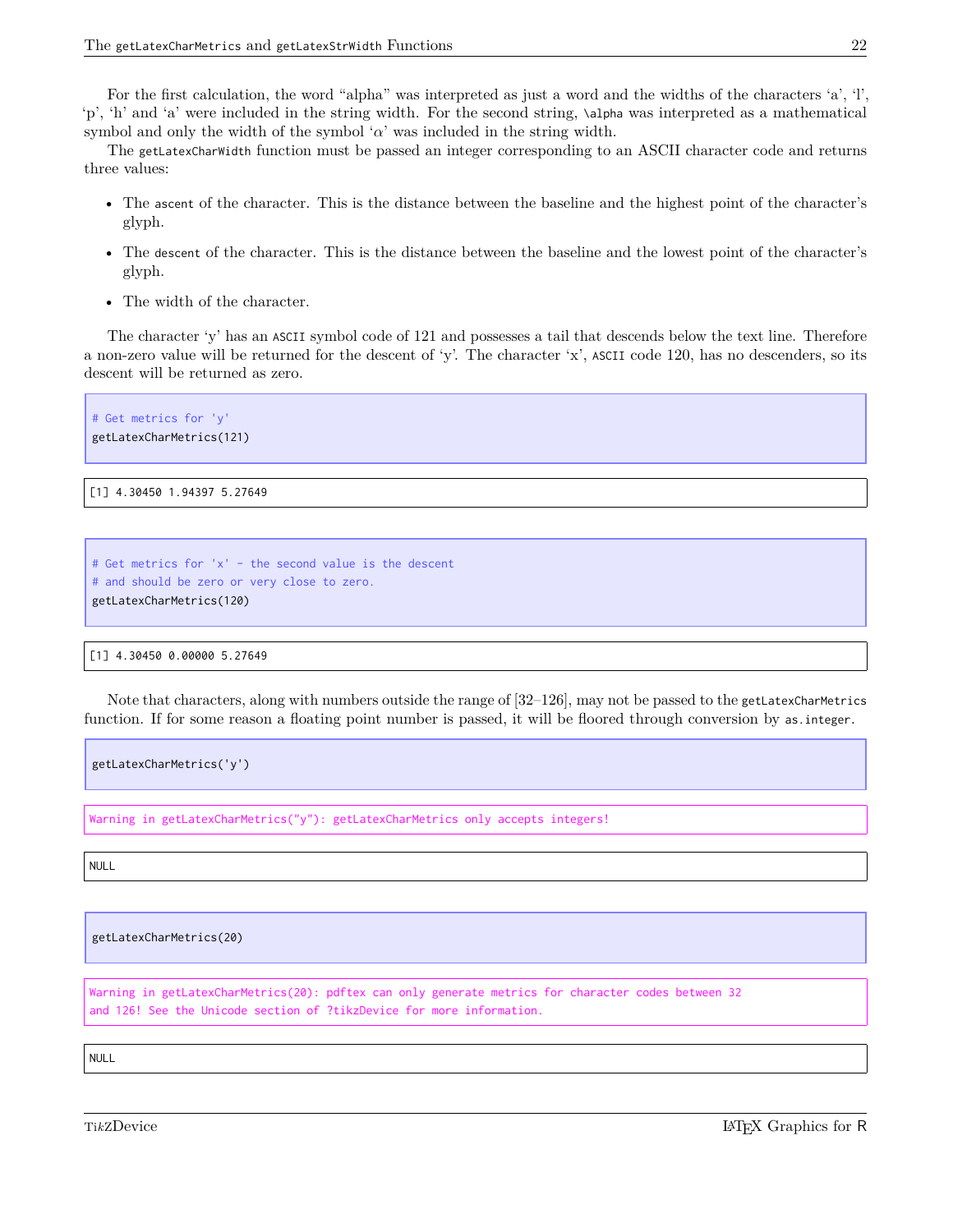#### # Will return metrics for 'y' getLatexCharMetrics(121.99)

[1] 4.30450 1.94397 5.27649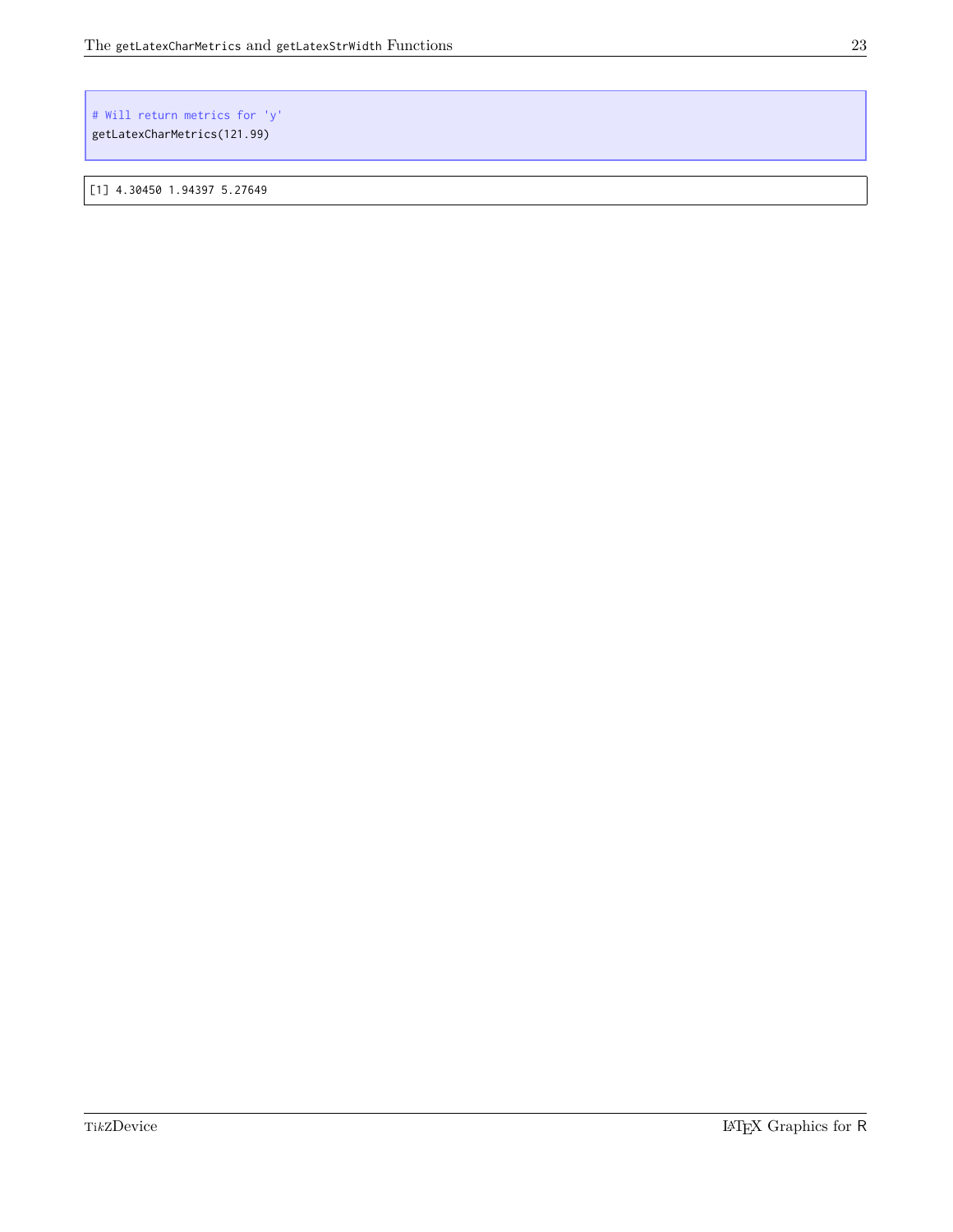

<span id="page-26-0"></span>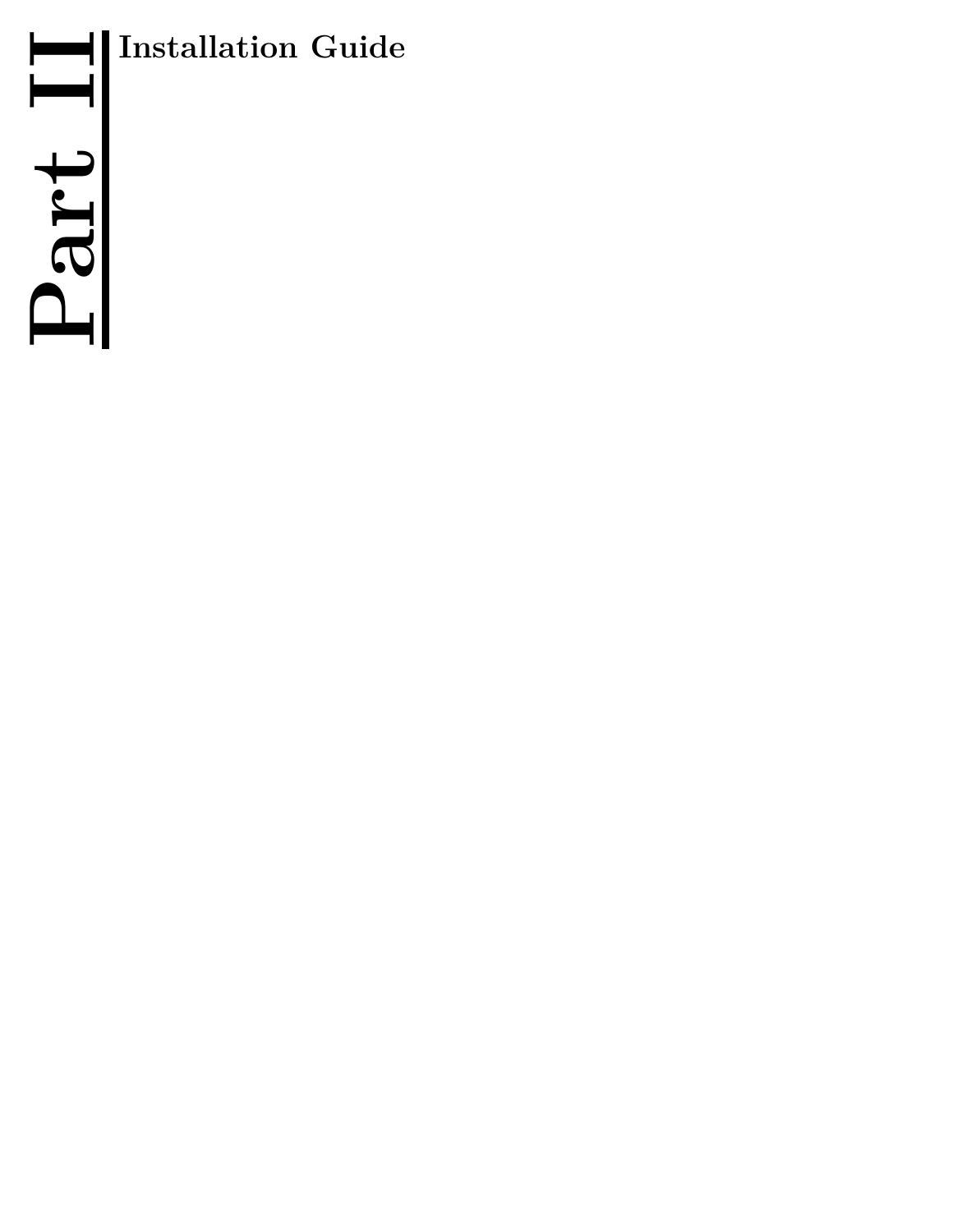<span id="page-27-0"></span>CHAPTER 5

# **Obtaining a LATEX Distribution**

This section offers pointers on how to obtain a LATEX distribution if there is not one already installed on your system. The distributions detailed in this section are favorites of the **tikzDevice** developers as they provide integrated package managers which greatly simplify the process of installing additional L<sup>A</sup>TEX packages. Currently this section is not, and may never be, a troubleshooting guide for LATEX installation. For those unfortunate situations we refer the user to the documentation of each distribution.

A L<sup>A</sup>TEX distribution provides the packages and support programs required by the **tikzDevice** and the documents that use its output. In addition to a LAT<sub>EX</sub> compiler, a few extension packages are required. [Section 5.4](#page-27-4) describes how to obtain and install these packages.

## <span id="page-27-1"></span>**5.1 Windows**

Windows users will probably prefer the MiKTeX distribution available at <http://www.miktex.org>. An amazing feature of the MiKTeX distribution is that it contains a package manager that will attempt to install missing packages on-the-fly. Normally when L<sup>A</sup>TEX is compiling a document that tries to load a missing package it will wipe out with a warning message. When the MiKTeX compilers are used compilation will be suspended while the new package is downloaded.

## <span id="page-27-2"></span>**5.2 UNIX/Linux**

For users running a Linux or UNIX operating system, we recommend the TeX Live distribution which is available at <http://www.tug.org/texlive/acquire.html>. TeX Live is maintained by the TeX Users Group and a new version is released every year. We recommend using TeX Live 2008 or higher as the tlmgr package manager was introduced in the 2008 distribution. Using tlmgr greatly simplifies the adding and removing packages from the distribution. The website offers an installation package, called install-tl.tar.gz or something similar, that contains a shell script that can be used to install an up-to-date version of the TeX Live distribution. Note that the version of TeX Live provided by many Linux package management systems sometimes lags behind the version provided directly by the TeX Users Group.

### <span id="page-27-3"></span>**5.3 Mac OS X**

For users running Apple's OS X, we recommend the Mac TeX package available at <http://www.tug.org/mactex/>. Mac TeX is basically TeX Live packaged inside a convenient OS X installer along with a few add-on packages. One striking difference between the Mac TeX and TeX Live installers is that the installer for Mac TeX includes the whole TeX Live distribution in the initial download- for TeX Live 2013 this amounts to approximately 2.3 GB. This is quite a large download that contains several packages that the average or even advanced user will never ever use. To conserve time and space we recommend installing from the basic installer at <http://www.tug.org/mactex/morepackages.html> and using the tlmgr utility to add desired add-on packages.

Adam R. Maxwell has created a very nice graphical interface to tlmgr for OS X called the TeX Live Utility. It may be obtained from <http://code.google.com/p/mactlmgr/> and we highly recommend it.

#### <span id="page-27-4"></span>**5.4 Installing Ti***k***Z and Other Packages**

Unsurprisingly, **tikzDevice** requires the Ti*k*Z package to be installed and available in order to function properly. Ti*k*Z is an abstraction of a lower-level graphics language called PGF and both are distributed as the the pgf package. Users who do no have a full T<sub>EX</sub> installation will also need to install a few more required packages:

**pgf** As mentioned, provides Ti*k*Z.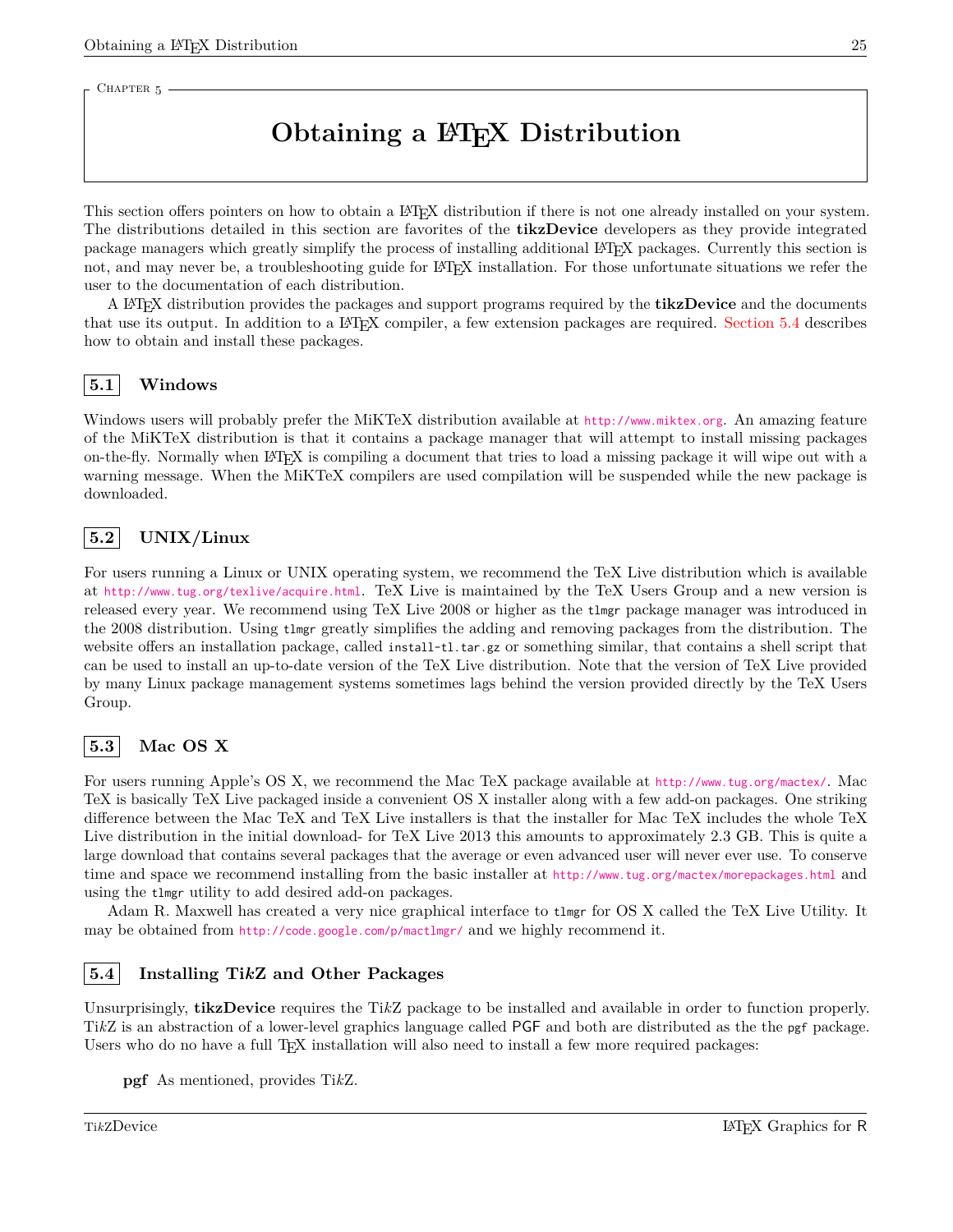**preview** Used to crop documents in order to produce standalone figures.

**ms** Martin Schröder's LaTeX packages. everyshi.sty lets us run commands at every shipped page.

**graphics** LAT<sub>EX</sub>'s general-purpose graphics inclusion functionality.

**pdftex-def** Device-specific colour and graphics definitions when running pdfT<sub>E</sub>X/pdfL<sup>AT</sup>EX.

**oberdiek** infwarerr.sty provides info/error/warning messages

**ec** (Font metrics for) the default font, European Computer Modern.

**xcolor** Used by Ti*k*Z to specify colors.

**fontspec** Used by LuaT<sub>E</sub>X and X<sub>T</sub>T<sub>E</sub>X to select fonts.

**xunicode** Assists LuaT<sub>E</sub>X and X<sub>T</sub>T<sub>E</sub>X with UTF-8 characters.

#### <span id="page-28-0"></span>**Using a L<sup>A</sup>TEX Package Manager**

The easiest way to install L<sup>A</sup>TEX packages is by using a distribution that includes a package manager such as MiKTeX or TeX Live/Mac TeX. For Windows users, the MiKTeX package manager usually handles package installation automagically during compilation of a document that is requesting a missing package. The MiKTeX package manager, mpm, can also be run manually from the command prompt:

| Using mpm to install packages |                                                                                                          |  |
|-------------------------------|----------------------------------------------------------------------------------------------------------|--|
| mpm --install packagename     |                                                                                                          |  |
|                               | For versions of TeX Live and Mac TeX dated 2008 or newer, the timer package manager is used in an almost |  |
| identical manner:             |                                                                                                          |  |

| Using tlmgr to install packages |  |
|---------------------------------|--|
| tlmgr install packagename       |  |

#### <span id="page-28-1"></span>**Manual Installation**

Sometimes an automated package manager cannot be used. Common reasons may be that one is not available, as is the case with the TeX Live 2007 distribution, or that when running the package manager you do not have write access to the location where L<sup>A</sup>TEX packages are stored, as is the case with accounts on shared computers. If this is the case, a manual install may be the best option for making a L<sup>AT</sup>EX package available.

Generally, the best place to find L<sup>A</sup>TEX packages is the Comprehensive TeX Archive Network, or CTAN located at <http://www.ctan.org>. In the case of the PGF/Ti*k*Z package, the project homepage at [http://www.sourceforge.net/](http://www.sourceforge.net/projects/pgf) [projects/pgf](http://www.sourceforge.net/projects/pgf) is also a good place to obtain the package—especially if you would like to play with the bleeding-edge development version.

Generally speaking, all LATEX packages are stored in a specially directory called a texmf folder. Most TEX distributions allow for each user to have their own personal texmf folder somewhere in their home path. The most usual locations, and here *usual* is an unfortunately loose term, are as follows:

| For $UNIX/Linux$ |  |
|------------------|--|
| $\gamma$ texmf   |  |
| For Mac OS X     |  |
| ~/Library/texmf  |  |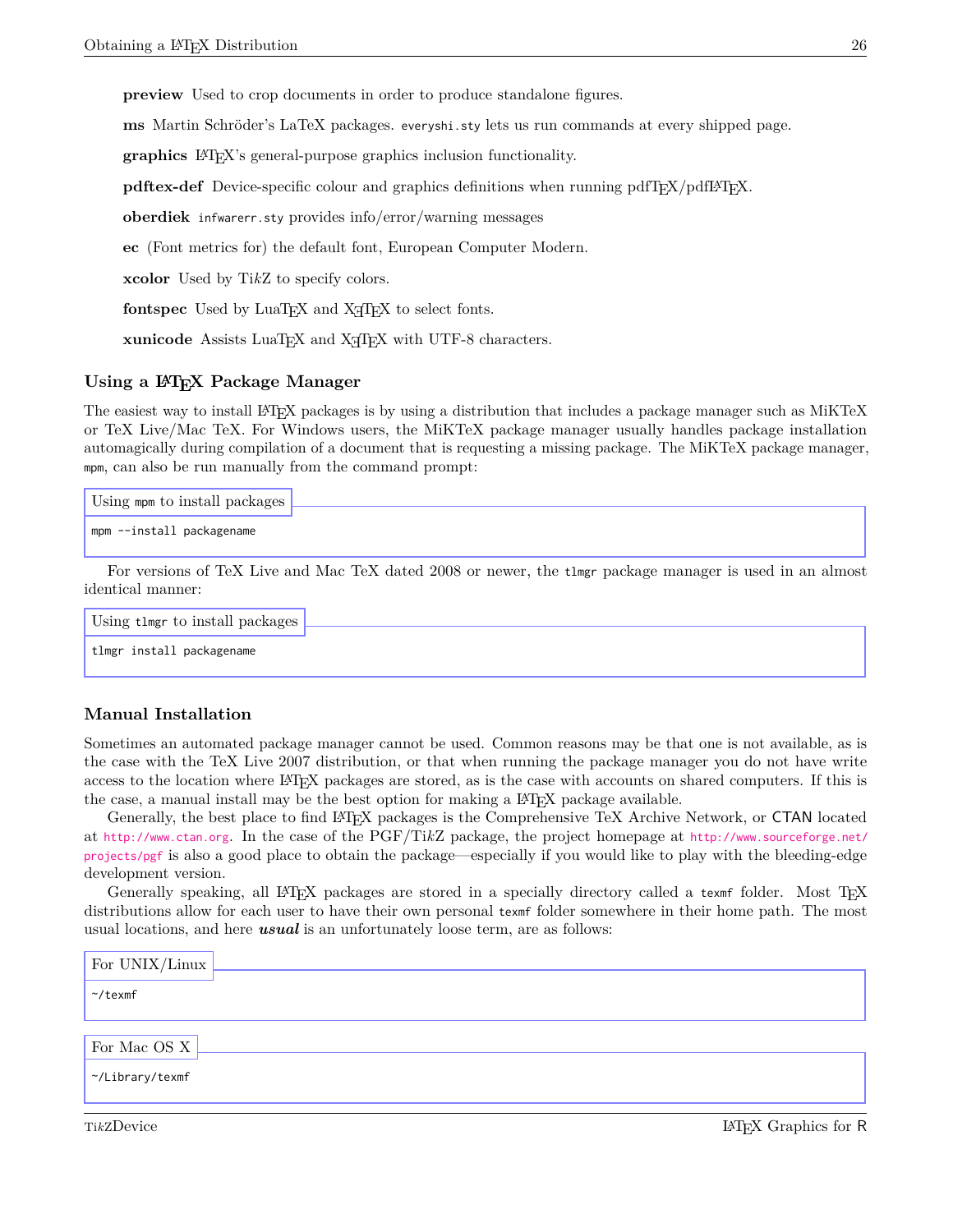```
# None predefined. However the following command will open
# the MiKTeX options panel and a new texmf folder may be assigned
# under the "Roots" tab.
mo
For Windows, using MiKTeX
```
The location of files and subfolders in the texmf directory should follow a standard pattern called the TEX Directory Structure or TDS which is documented here: <http://tug.org/tds/tds.pdf>. Fortunately, most packages available on **CTAN** are archived in such a way that they will unpack into a TDS-compliant configuration. TDS-compliant archives usually have the phrase tds somewhere in their filename and may be installed from a UNIX shell<sup>[1](#page-29-0)</sup> like so:

```
# For zip files.
unzip package.tds.zip -d /path/to/texmf
# For tarballs.
tar -xzf -C /path/to/texmf package.tar.gz
Installing LATEX package archives
```
For packages that aren't provided in TDS-compliant form look for installation notes—usually provided in the form of an INSTALL file. If all else fails LATEX packages can usually be installed by copying the files ending in .sty to texmf/tex/latex/.

After package files have been unpacked to a texmf folder, the database of installed packages needs to be updated for the LAT<sub>E</sub>X compiler to take notice of the additions. This is done with the mktexlsr command:

```
mktexlsr
# Successful package installation can be checked by running the
# kpsewhich command. For a package accessed in a document
# by \usepackage{package}, kpsewhich should return a path to
# package.sty
kpsewhich tikz.sty
/Users/Smithe/Library/texmf/tex/latex/pgf/frontendlayer/tikz.sty
Registering new LATEX packages
```
<span id="page-29-0"></span><sup>1</sup>Sorry Windows users, we enjoy using command prompt about as much as a poke in the eye with a sharp stick. Hence we don't use it enough to offer advice. May we suggest [Cygwin?](http://www.cygwin.com)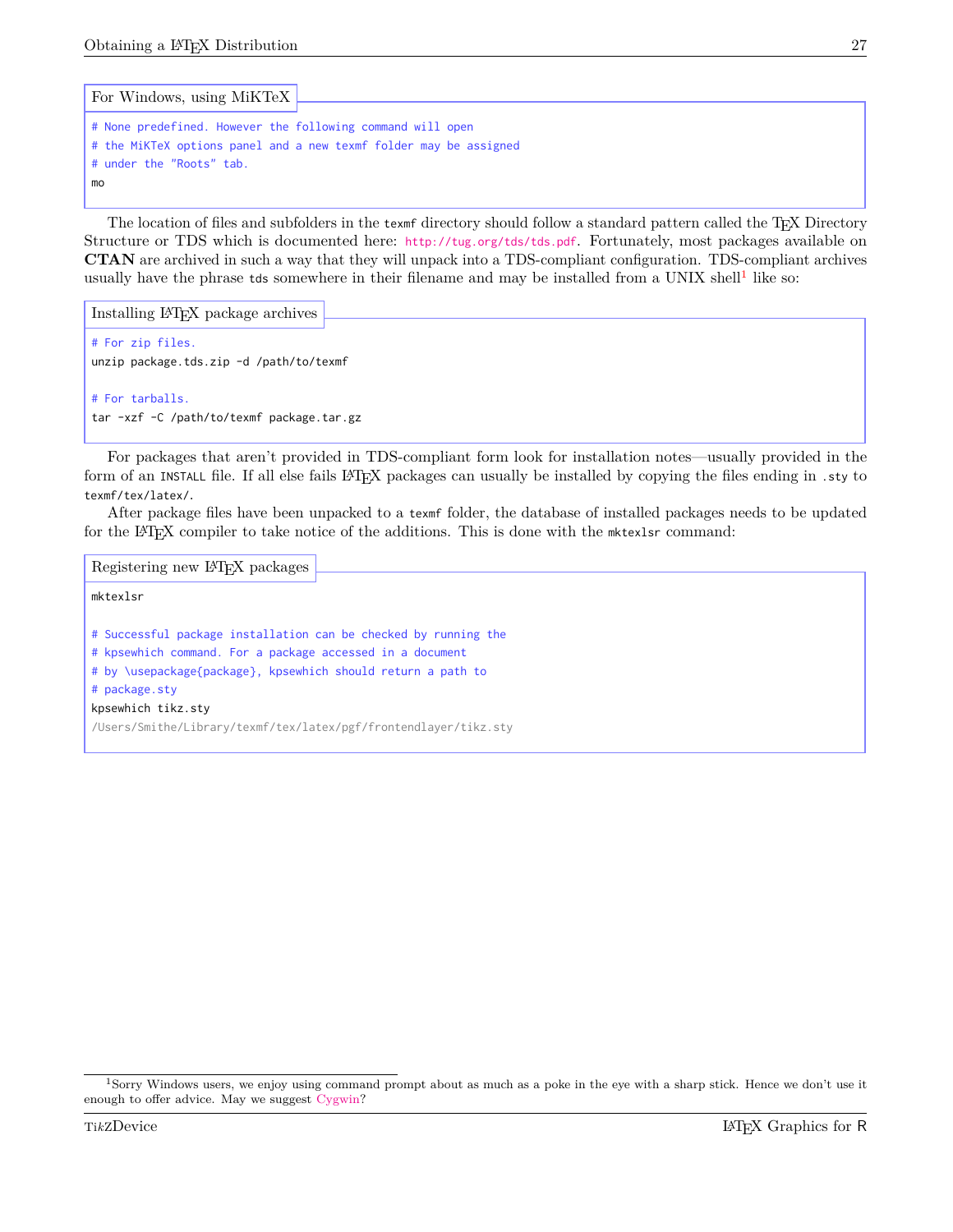## R User Types

tikz('Rplot.tex') **plot**(1) **dev**.**off**()

TikZ Device Translates

```
static void TikZ_Circle( double x, double y, double r,
   const pGEcontext plotParams, pDevDesc deviceInfo){
...
 printOutput(tikzInfo,"\n\\path[");
 TikZ_WriteDrawOptions(plotParams, deviceInfo, ops);
 /* End options, print coordinates. */
 printOutput(tikzInfo, "]␣(%6.2f,%6.2f)␣circle␣(%6.2f);\n",
   x,y,r);
}
```
## L<sup>A</sup>TEX Output is Produced

```
% Created by tikzDevice
% !TEX encoding = UTF-8 Unicode
\begin{tikzpicture}[x=1pt,y=1pt]
...
\path[draw=drawColor,line width= 0.4pt,
 line join=round,line cap=round]
  (264.94,258.95) circle ( 2.25);
...
\end{tikzpicture}
```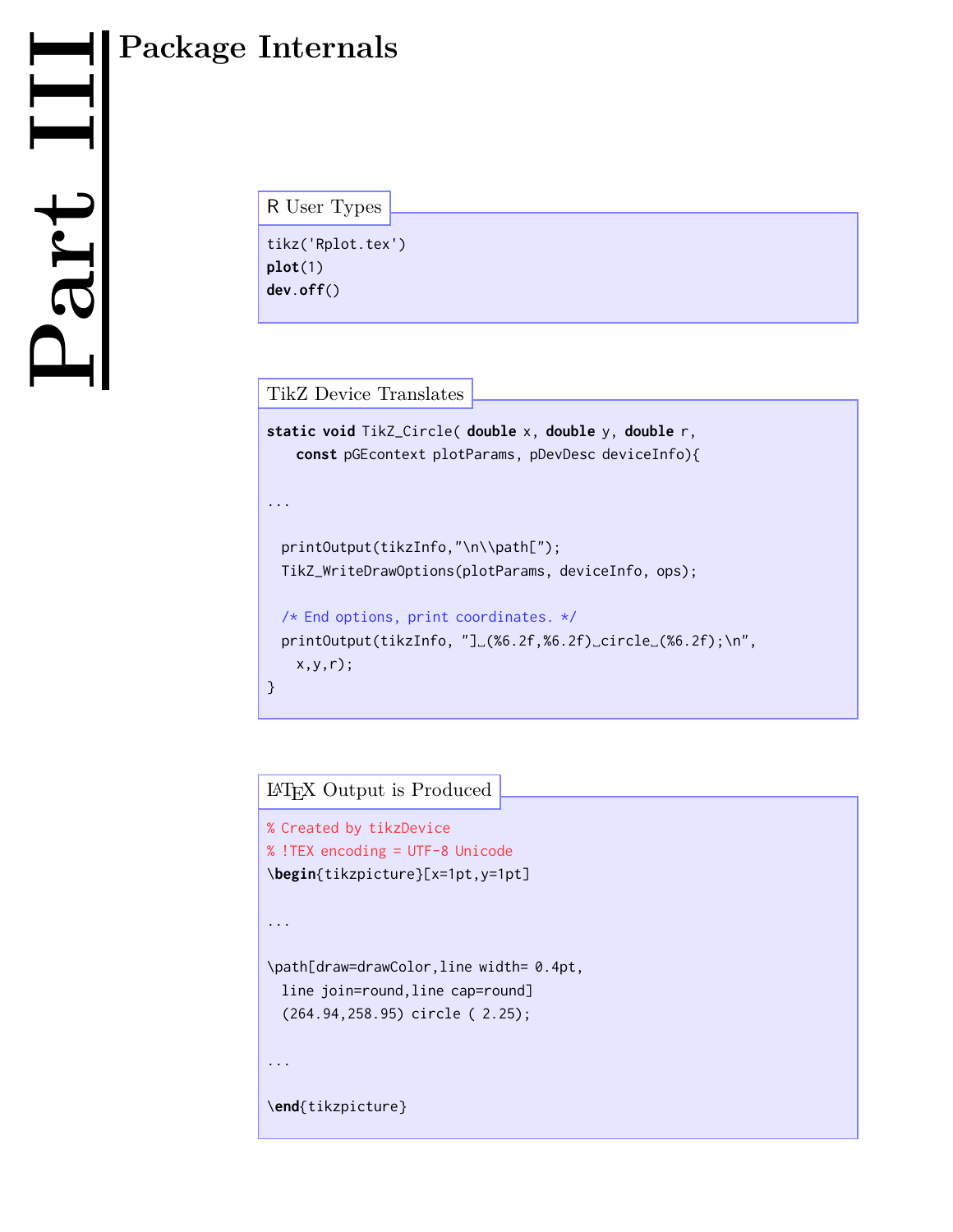We will encourage you to develop the three great virtues of a programmer: *laziness*, *impatience*, and *hubris*.

> *Programming Perl* –Larry Wall

<span id="page-31-0"></span>CHAPTER 6

# **Introduction and Background**

We learn best through working with examples. When it comes to programming languages this involves taking working code that someone else has written, breaking it in as many places at it can possibly be broken, and then trying to build something out of the wreckage. Open source software facilitates this process wonderfully by ensuring the source code of a project is always available for inspection and experimentation. The **tikzDevice** its self was created by disassembling and then rebuilding Valerio Aimale's PicT<sub>EX</sub> device driver which is a part of the R core codebase.

This section is our attempt to help anyone who may be experimenting with our code, and by extension the internals of the R graphics system. There may also be useful, or useless, tidbits concerning building R packages and interacting with the core R language. The R language can be extended in so many interesting and useful ways and it is our hope that the following documentation may provide a case study for anyone attempting such an extension.

We will make an attempt to assume no special expertise with any of the systems or programming languages leveraged by this package and described by this documentation. Therefore, if you are an experienced developer and find yourself thinking "My god, are they **really** about to launch into a description of how C header files work?", please feel free to skip ahead a few paragraphs. We received our formal introduction to computer programming in a college engineering program—therefore our programming background is rooted in Fortran (or, if you prefer, fortran). We are attempting to write the sort of documentation that we would have found invaluable at the start of this project

Therefore, this section is for all the budding developers like ourselves out there—people who have done some programming and who are starting to take a close look at the nuts and bolts of the R programming environment. If you feel like you are wandering through a vast forest getting smacked in the face by every branch then maybe this section will help pull some of those branches out of the way...

...then again we have a lot of material to cover: R, C, L<sup>A</sup>T<sub>E</sub>X, TikZ, typography and the details of computerized font systems. Our grip may fail and send those branches flying back with increased velocity.

We wish you luck!

<span id="page-31-1"></span>*-The tikzDevice Team*

CHAPTER 7 -

## **Anatomy of an R Graphics Device**

The core of an R graphics device is a collection of functions, written in C, that perform various specialized tasks. A description of some of these functions can be found in the *R Internals* manual while the main documentation is in the C header file GraphicsDevice.h. For most R installations this header file can be found in the directory R\_HOME/include/R\_ext. For copies of R distributed in source code form, GraphicsDevice.h is located inside R-version/src/include/R\_ext. The following is a description of the functions each graphics device is expected to provide:

#### <span id="page-31-2"></span>**7.1 Drawing Routines**

circle This function is required to draw a circle centered at a given location with a given radius.

be used a a clipping boundary for any device output that follows.

clip This function specifies a rectangular area to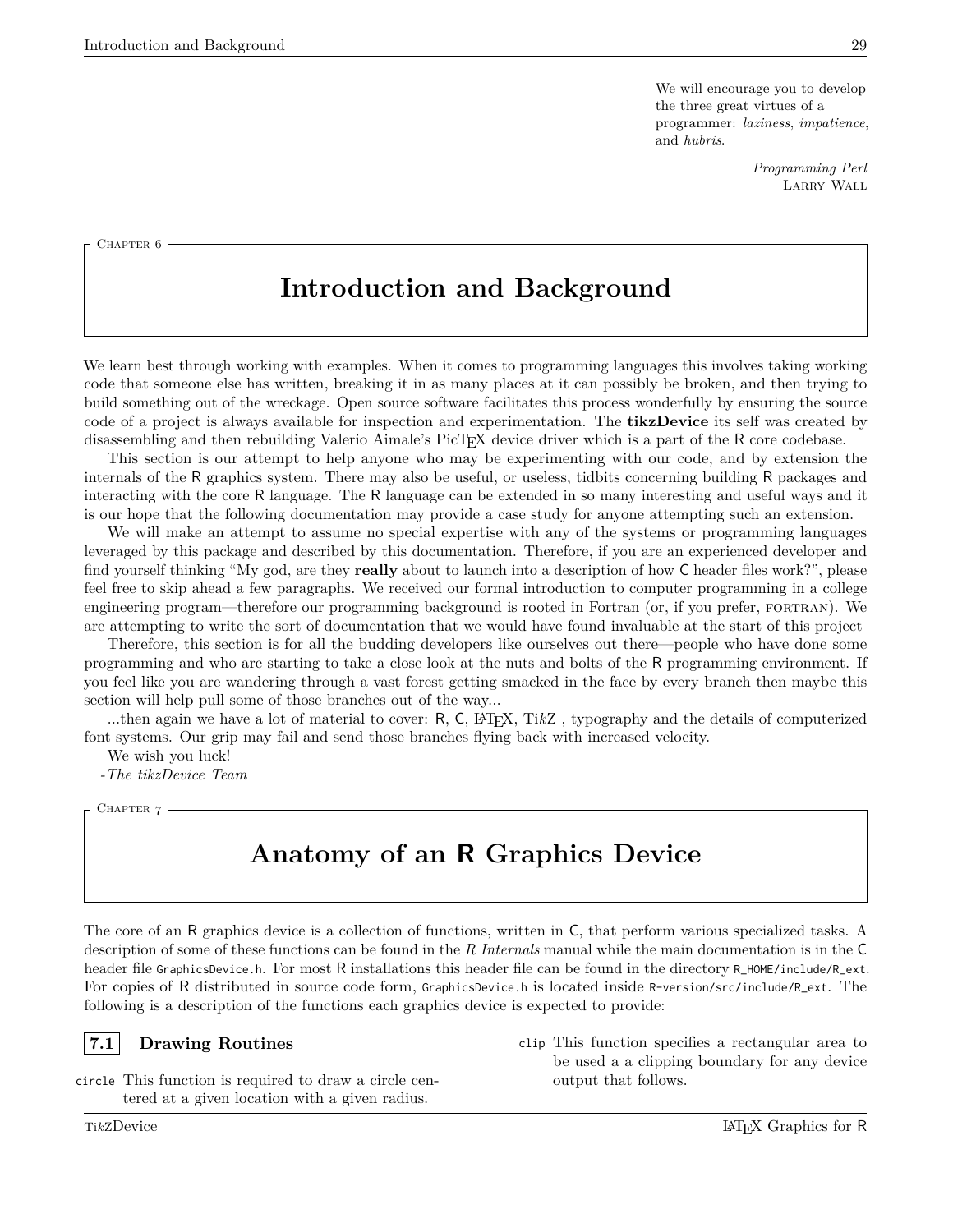- line This function draws a line between two points.
- polygon This function draws lines between a list of points and then connects the first point to the last point.
- polyline This function draws lines between a list of points.
	- rect This function is given a lower left corner and an upper right corner and draws a rectangle between the two.
	- text This function inserts text at a given location.

<span id="page-32-0"></span>

#### **7.2 Font Metric Routines**

- metricInfo This function is given the name of a single character and reports the ascent, descent and width of that character.
	- strWidth This function is given a text string and reports the width of that string.

<span id="page-32-2"></span>CHAPTER 8

# **Calculating Font Metrics**

Font metrics are measurements associated with the glyphs, or printed characters, of a particular font. R requires three of these metrics in order to produce correctly aligned output. The three metrics graphics devices are required to supply are:



Ascent is the distance between the baseline and the tallest point on a character's glyph. For the "g" printed to the left, the ascent has been calculated as: 24.99963pt

Descent is the distance between the baseline and the lowest point on a character's glyph. For the "g" printed to the left, the descent has been calculated as: 7.77771pt

Width is the distance between the left and right sides of a character's glyph. For the "g" printed to the left, the width has been calculated as: 20.0pt

Providing font metrics and string widths is without a doubt the most difficult task a R graphics device must undertake. The calculation of string widths is made even more difficult for the **tikzDevice** as we attempt to process arbitrary L<sup>A</sup>TEX strings. Inside <sup>R</sup> the string "\$\alpha\$" literally has 8 characters, but when it is typeset it only has one: *α*.

Calculating font metrics is a tricky business to begin with and the fact that the typeset representation of a LATEX string is different from its representation in source code compounds the difficulty of the task immensely. Therefore, we took the path of laziness and started looking for an easy way out (remember the three great virtues of a programmer?). The solution we came up with seemed easy enough—make L<sup>A</sup>TEX calculate these metrics for us, after all that is what a L<sup>A</sup>TEX compiler does for a living.

## <span id="page-32-1"></span>**7.3 Utility Routines**

- activate This function is called when the device is designated as the active output device—i.e. by using dev.set() in R
	- close This function is called when the device is shut down—i.e. by using dev.off() in R
- deactivate This function is called when another device is designated as the active output device.
	- locator This function is mainly used by devices with a GUI window and reports the location of a mouseclick.
		- mode This function is called when a device begins drawing output and again when the device finishes drawing output.
	- newPage This function initiates the creation of a new page of output.
		- size This function reports the size of the canvas the device is drawing on.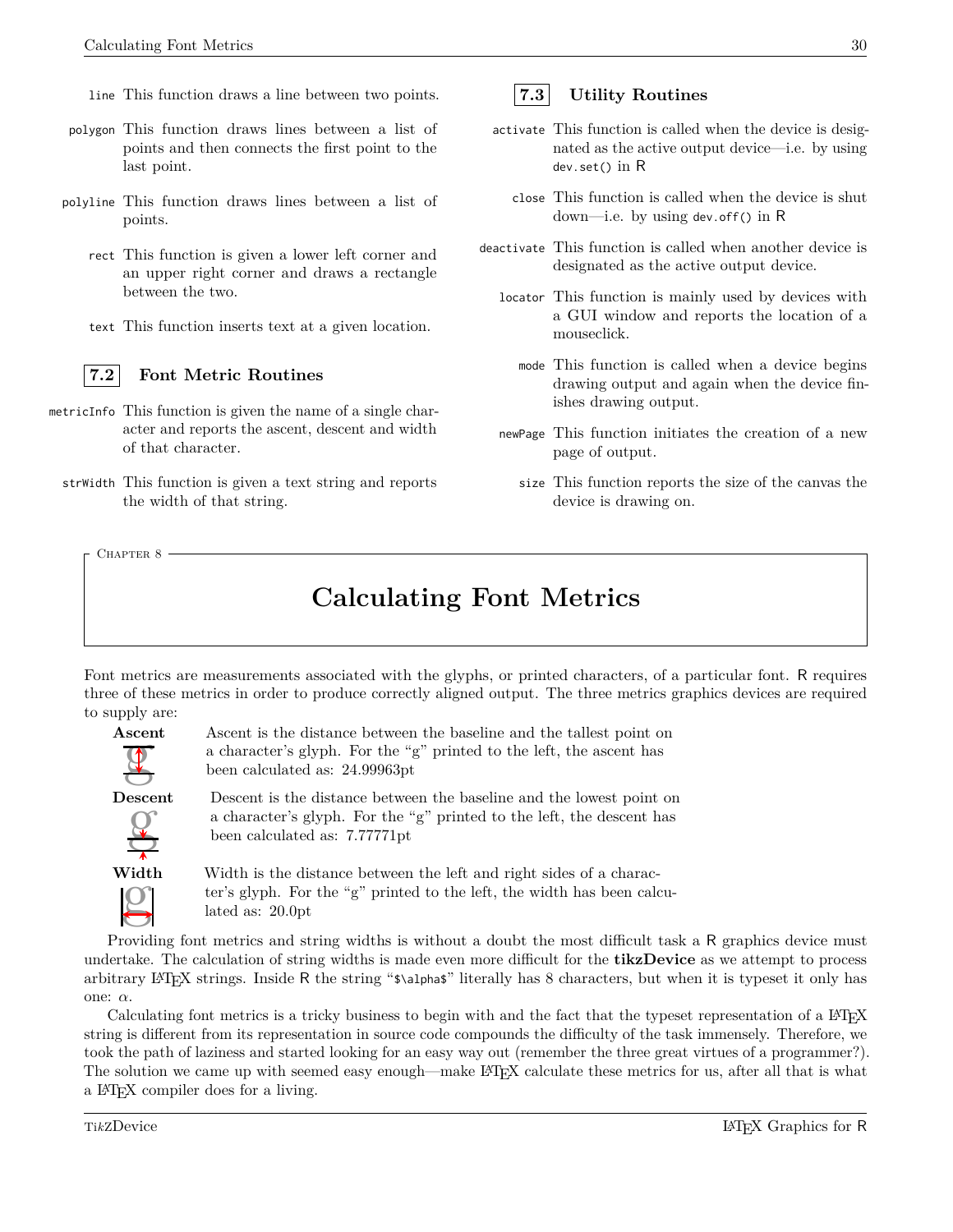Now, how to do that?

#### <span id="page-33-0"></span>**Character Metrics**

As a starting point, let's examine the interface of the C function that R calls in order to determine character metrics:

```
Function declaration for metricInfo
```

```
void (metricInfo)(int c, const pGEcontext gc,
 double* ascent, double* descent, double* width,
 pDevDesc dd);
```
The most important variables involved in the function are c, ascent, descent and width. The incoming variable is <sup>c</sup>, which contains the character for which R is requesting font metrics. Interestingly, <sup>c</sup> is passed as an integer, not a character as one might expect. What's up with that? Well, the short answer is that R passes the ASCII or UTF8 *symbol code* of a character and not the character itself. How to use that character code to recover a character will be explained later.

The outgoing variables are ascent, descent and width. The asterisks, '\*', in their definitions mean these variables are passed as *pointers* as opposed to *values*. A complete discussion of the differences between pointers and values could, and has, filled up several chapters of several programming books. The important distinction in context of the metricInfo function is that when a number is assigned to a pointer variable, that number is available elsewhere after the function terminates. In contrast, when a number is assigned to a value variable, that number disappears when the function ends unless it is explicitly sent back out to the wide world through the return statement. So, the main task of the metricInfo function is to assign values to ascent, descent and width.

The other two variables present in the function are the pGEcontext variable gc and the pDevDesc variable dd. gc contains information such as the font face, foreground color, background color, character expansion factor, ect. currently in use by the graphics system. dd is the object which contains R's representation of the graphics device. For the sake of simplifying the following discussion, we will ignore these variables.

So, to recap—we have an integer c coming in that represents a code for a character in the ASCII or UTF8 symbol tables (for the sake of the following discussion, we will assume ASCII characters only). Our overall task is to somehow turn that integer into three numbers which can be assigned to the pointer variables ascent, descent and width. And, since we're being lazy, we've decided that the best way to do that is to ask the LATEX compiler to compute the numbers for us.

Recovering these numbers from the LAT<sub>EX</sub> compiler involves the execution of three additional tasks:

- 1. We must write a LATEX input file that contains instructions for calculating the metrics.
- 2. We call the L<sup>AT</sup>FX compiler to process that input file.
- 3. We must read the compiler's output in order to recover the metrics.

Each of these tasks could be executed from inside our C function, metricInfo. However, we will run into some difficulties—namely with step 2, which involves calling out to the operating system with orders to run LATEX. Each operating system handles these calls a little differently and our package must attempt to get this job done whether it is running on Windows, UNIX, Linux or Mac OS X.

Portable C code could be written to handle each of these situations, but that is starting to sound like work and we're trying to be lazy here. What we need is to be able to work at a higher *level of abstraction*. That is—instead of using C, we need to be working inside a language that shields us from such details as what operating system is being used. R may have called this C function to calculate font metrics, but we really want to do the actual computations back inside R.

#### <span id="page-33-1"></span>**Calling R Functions from C Functions**

The "Ritual of the Calling of the R Function" is easy enough to perform as long as you don't have burning need to know all the details of the objects you are handling. The C level representation of a R object such as a variable or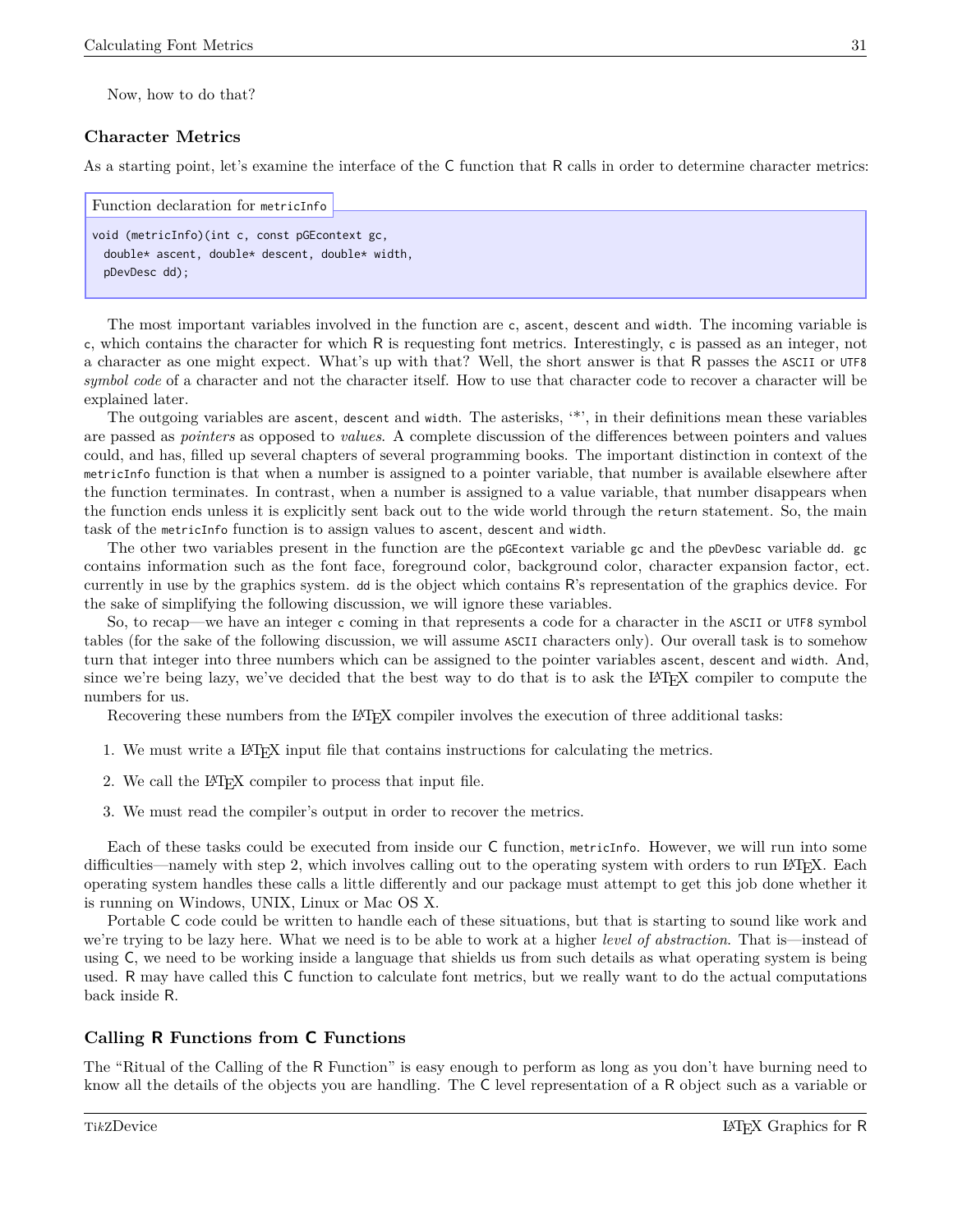function is an object known as a SEXP. For the exact details on what a SEXP is and how it works, we refer the interested user to chapter one of the R *Internals* manual.

The R function we will be calling is declared in the R environment as follows:

```
getLatexCharMetrics <- function( charCode ){
 # System call to LaTeX
}
Definition of target R function
```
In order to call this function for C, we need a vector composed of two C-level R objects—one containing the name of the function we are calling and another one containing the value we are passing for charCode. This is set up in C as follows:

```
Preparing a R function call inside C
```

```
void (metricInfo)(int c, const pGEcontext gc, double* ascent, double* descent,
 double* width, pDevDesc dd){
 SEXP RCallBack;
 PROTECT( RCallBack = allocVector(LANGSXP, 2) );
 SEXP metricFun = findFun( install("getLatexCharMetrics"), R_Global_Env );
 SETCAR( RCallBack, metricFun );
 SETCADR( RCallBack, ScalarInteger( c ) );
 SET_TAG( CDR( RCallBack ), install("charCode") );
 \\ To be continued...
}
```
The first thing that happens in the code chunk above is that a new SEXP variable named RCallBack is created. This variable will be the agent through which we will communicate with the R environment. The next action is to allocate our callback variable as a vector of length 2– we need one slot for the R function name and one slot for the value that is being passed into the function. This allocation happens inside the R environment, so it is executed inside the PROTECT statement. The reason for using PROTECT is that the R garbage collector is constantly on the prowl for unused objects in the R environment. An object is considered "unused" if it is not attached to any variable name in the R environment. Since the object is only attached to the variable RCallBack in our C function, the R garbage collector will see it a valid candidate for deletion. The purpose of PROTECT is to keep our new vector from being trashed.

The next portion of the C function retrieves the R function object for getLatexCharMetrics. The function is searched for in R global namespace, so it must be one that is available to the user from the R command prompt when the package is loaded. The function is stored in the SEXP variable metricFun. We do not have to involve PROTECT in the assignment since getLatexCharMetrics exists as a variable name in the R environment.

The last portion of the code chunk is responsible for loading the function name and call value into RCallBack. The CAR statement is used to retrieve the value of a SEXP variable and the SETCAR statement is used to set the value of a SEXP. In this case we use SETCAR to designate the R function stored in metricFun as the first value of RCallBack.

When dealing with a vector SEXP such as RCallBack, which has 2 slots, we need to use a different function to access the second slot. The CDR function will allow us to move to the second slot in RCallBack where we may perform a SETCAR to specify a value. In the example code, these operations were combined by using the SETCADR function which has the same effect as: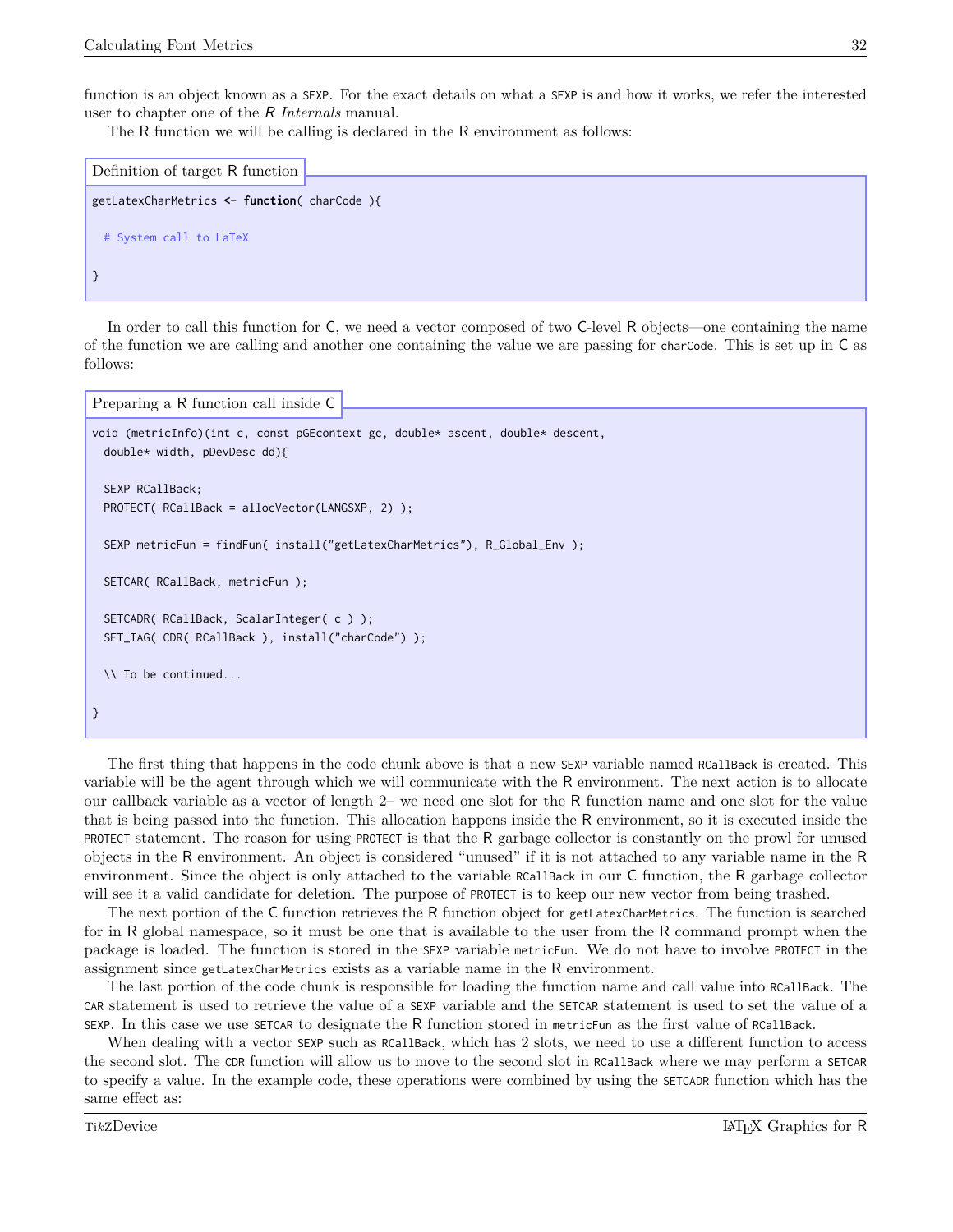SETCAR( CDR(RCallBack), ScalarInteger( **c** ) );

After assigning the value of the C variable <sup>c</sup> as the second value of RCallBack, we need to "tag" it as the value that corresponds to the charCode argument of getLatexCharMetrics. This is done by using the SET\_TAG function. Once again, we use CDR to shift our area of operation to the second slot of RCallBack. Now that the RCallBack object is set up, we are ready to actually call the getLatexCharMetrics function.

```
SEXP LatexMetrics;
PROTECT( LatexMetrics = eval( RCallBack, R_GlobalEnv) );
Executing a R function call inside C
```
And that's it! We create a new SEXP to hold the return values of getLatexCharMetrics and execute the eval function to cause getLatexCharMetrics to be executed inside the R environment. The details of the R function will be explained in the next section, for now let's assume that it returns the three values we're interested in as a vector of three numbers. How do we extract these values and assign then to ascent, descent and width?

```
*ascent = REAL(RMetrics)[0];
 *descent = REAL(RMetrics)[1];
 *width = REAL(RMetrics)[2];
 UNPROTECT(2);
 return;
Recovering return values from a R function call
```
Here the REAL function is used to coerce the SEXP variable RMetrics to a vector of real numbers. These numbers are then extracted and assigned to the return values of metricInfo. In C we must specify the 'first' value in a vector using the index 0 rather than the index 1.  $^2$  $^2$  The last thing to do is release the restrictions we placed on the R garbage collector. Since we used the PROTECT function twice, we must call UNPROTECT and pass 2 as the argument.

#### <span id="page-35-0"></span>**Implementing a System Call to**  $\text{LATEX}$

Now we may turn to the actual guts of the R function getLatexCharMetrics. The first thing we need to do is set up a file for L<sup>AT</sup>FX input:

```
getLatexCharMetrics <- function( charCode ){
  texDir <- tempdir()
 texLog <- file.path( texDir,'tikzStringWidthCalc.log' )
  texFile <- file.path( texDir,'tikzStringWidthCalc.tex' )
  texIn <- file( texFile, 'w')
 # To be continued...
Creating a L<sup>AT</sup>FX input file
```
<span id="page-35-1"></span> $2$ There are good logical reasons for this from the point of view of a computer scientist—but if your background in arrays is rooted in linear algebra it will be a bit disorienting.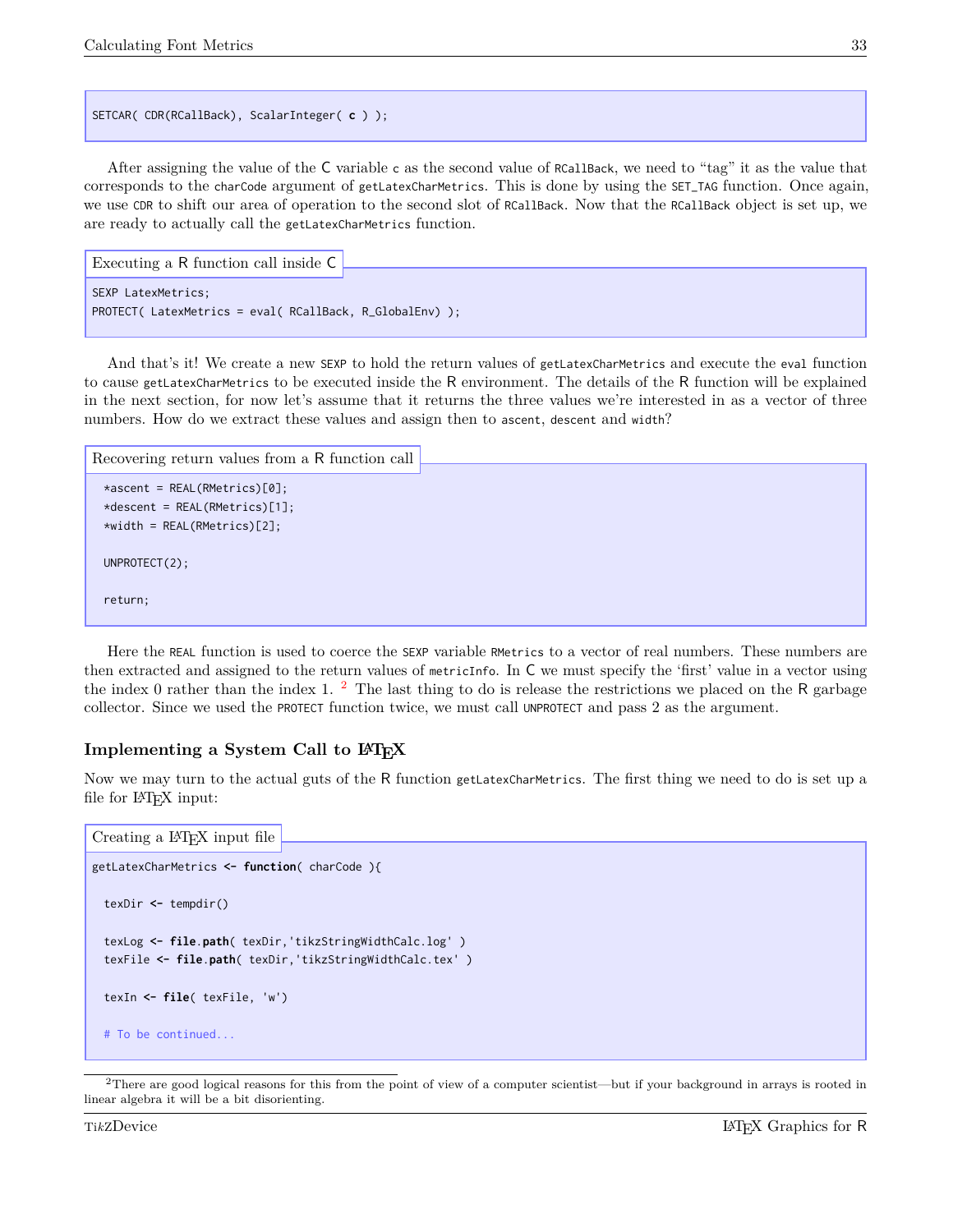The first thing we do is choose a place to create this input file. Now, when the L<sup>AT</sup>FX compiler is run on a .tex file, a lot of additional files get created—the whole process is a bit messy. Since the user probably wouldn't appreciate having to clean up our mess, we use the tempdir() function to retrieve a path to a *temporary directory* on the system. Here is the first place we benefit from the added level of abstraction granted by R. Each operating system has different locations for temporary directories. If we were still working in C, we would have to worry about such details. R takes care of those details for us.

Now that we have a place to work, we set up a couple of filenames—one for the input file, which ends in .tex and one for the L<sup>A</sup>TEX log file, which ends in .log. We then open the .tex file for writing. The next step is to setup the preamble of the L<sup>A</sup>TEX file.

```
writeLines("\\documentclass{article}", texIn)
 writeLines("\\usepackage[T1]{fontenc}", texIn)
 writeLines("\\usepackage{tikz}", texIn)
 writeLines("\\usetikzlibrary{calc}", texIn)
 writeLines("\\batchmode", texIn)
Setting up the preamble of a L<sup>AT</sup>FX input file
```
Here we have started a standard LATEX input file by specifying article as the document class. We also add the fontenc package and specify  $\tau_1$  as its option. This ensures we are using the Type 1 font encoding—by default T<sub>E</sub>X and L<sup>A</sup>TEX use an encoding called OT1. Why do we need to worry about font encodings? Well, a font encoding specifies which ASCII symbol codes map to which characters and by default, R expects us to be using the Type 1 encoding (R does support other encodings—but we're ignoring that for now). For example, in the Type 1 encoding, the character that corresponds to the ASCII code 60 is the less-than sign: ' $\lt$ '. If we were to allow T<sub>E</sub>X to retain its default 0T1 encoding, that same character code would instead map to an upside-down exclamation point: 'i'.

The other two packages we load are the tikz package and its calc library. Essentially we will have Ti*k*Z drop the character into a box and report some measurements concerning the size of that box. The last command, batchmode tells L<sup>A</sup>TEX that there isn't any user available to interact with—so it should not bother to stop and ask any questions while processing this file.

The next step is to set up the part of the LAT<sub>EX</sub> file that will actually calculate and report the widths we are looking for. As mentioned before, this is done by setting the character inside a Ti*k*Z node and extracting the dimensions of the box that surrounds it. In an attempt to improve clarity, the following code will be presented as straight L<sup>A</sup>TEX – getLatexCharMetrics inserts it into the texIn file by means of writeLines as we have been doing all along. The string highlighted in red should be replaced with the value of the variable charCode that was passed in to the function getLatexCharMetrics.

```
\begin{tikzpicture}
\node[inner sep=0pt,outer sep=0pt] (char) {\charcharCode};
\path let \p1 = ($(char.east) - (char.west)$,
 \n\times 1 = \{veclen(\x1, \y1)\} in (char.east) -- (char.west)
 node{ \typeout{tikzTeXWidth=\n1} };
\path let \p1 = ($(char.north) - (char.base)$),\n\times 1 = \{ \text{veclen}(\x1, \y1) \} in (char.north) -- (char.base)
 node{ \typeout{tikzTeXAscent=\n1} };
\path let \p1 = ($(char.\text{base}) - (char.\text{south})$,
Extracting character dimensions using TikZ
```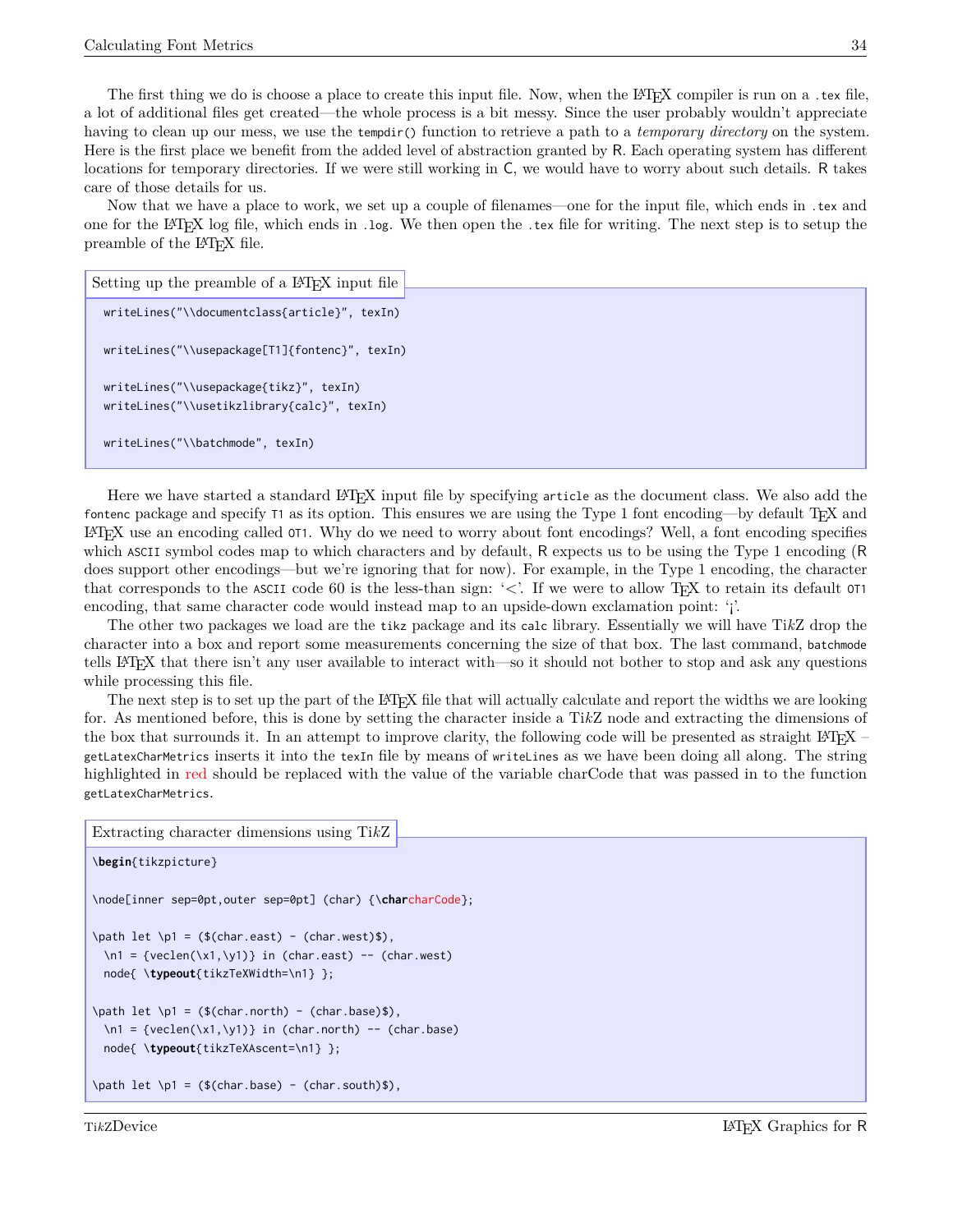\n1 = {veclen(\x1,\y1)} in (char.base) -- (char.south) node{ \**typeout**{tikzTeXDescent=\n1} };

What the heck just happened? Well, first we instructed L<sup>A</sup>TEX to enter the Ti*k*Z picture environment using \begin{tikzpicture}. Then we ordered Ti*k*Z to create a node named "char" containing the command \char followed by the value of charCode. For example, if we were passed '103' as the character code, which corresponds to the character 'g', the node line should be:

\node[inner sep=0pt,outer sep=0pt] (char) {\**char**103};

The inner sep and outer sep options are set to 0pt in order to ensure the boundaries of the node 'hug' the contents tightly. Now the whole point of setting the character inside a node is that Ti*k*Z defines 'anchors' along the bounding box of the node. All anchors are referred using a node name.posistion notation. Since we named the node char, all the anchors start with char. The anchor posistions relevant to our problem are shown below:



The 'base' anchor sits on the baseline of the text—therefore to calculate the ascent of the character 'g', all we have to do is figure out the difference in height between the positions char.north and char.base. Similarly, for the descent we would calculate the difference in height between char.base and char.south and width can be obtained using char.west and char.east. This is the purpose of the admittedly cryptic \path commands that are inserted in the LATEX input file. Let's examine one of them:

\path let \p1 =  $($(char.north) - (char.base)$)$ , \n1 = {veclen(\x1,\y1)} in node{ \typeout{tikzTeXAscent=\n1} };

So, what exactly is going on here? Normally, the \path command is used to draw lines between points and add additional coordinates or nodes along those lines. For example, the command:

\path[draw] (0,0) -- (1,1) node {Hi!};

Draws a line from (0,0) to (1,1) and places a node at (1,1) containing the word 'Hi!'. In the Ti*k*Z code produced by getLatexCharMetrics, the let operation is specified. Basically, let postpones the actual drawing of a path and performs calculations until the in keyword is encountered. The result of these calculations are stored in a set of special variables which must start with  $\n\lambda, \n\lambda, \n\lambda$  or  $\lambda$ . The first let operation executed is:

 $\pi = ($  \$(char.north) - (char.base)\$)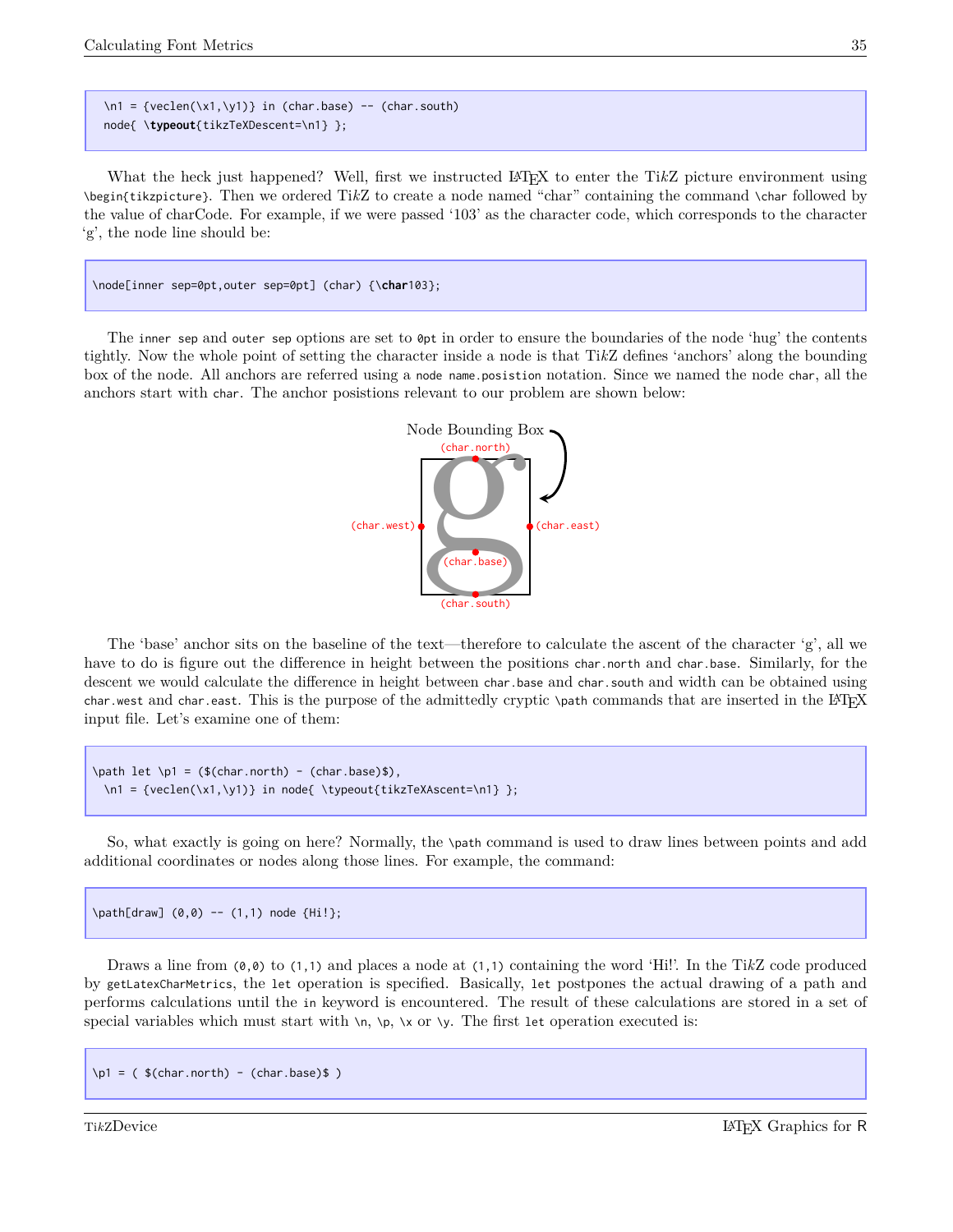This performs a vector subtraction between the coordinates of char.north and char.base. The resulting x and y components are stored in the 'point' variable \p1. The second operation executed is:

 $\ln 1 = {\text{veclen}(\x1, \y1)}$ 

This let operation treats the coordinates stored in \p1 as a vector and calculates its magnitude. The '1' appended to the \x and \y variables specifies that we are accessing the x and y components of \p1. This result is stored in the 'number' variable \n1. Now, that our metric is stored in \n1, our final task is to ensure it makes it into the L<sup>A</sup>TEX .log file—this is done by adding a node containing the \typeout command. The contents of the node:

```
\typeout{tikzTexAscent=\n1}
```
cause the phrase 'tikzTexAscent=' to appear in the .log file—followed by the ascent calculated using the node anchors. After the ascent, descent and width have been calculated the L<sup>A</sup>TEX compiler may be shut down, this is done by adding the final two lines to the input file:

```
writeLines("\\makeatother", texIn)
 writeLines("\\@@end", texIn)
 close(texIn)
Terminating a LATEX compilation
```
Now that the input file has been prepped, we must process it using the LAT<sub>EX</sub> compiler and load the contents of the resulting .log so that we may search for the metrics we dumped using \typeout.

Terminating a L<sup>A</sup>TEX compilation

```
latexCmd <- getOption('tikzLatex')
latexCmd <- paste( latexCmd, '-interaction=batchmode',
  '-output-directory', texDir, texFile)
silence <- system( latexCmd, intern=T, ignore.stderr=T)
texOut <- file( texLog, 'r' )
logContents <- readLines( texOut )
close( texOut )
```
The L<sup>A</sup>TEX compiler is executed through the system function which handles the details of implementing a system call on whatever operating system we happen to be using. We assign the return value of the system function to a dummy variable called silence so that no output floods the user's screen. The last task is to extract our metrics from the text of the .log we loaded.

```
Parsing the .log file text
```

```
match <- logContents[ grep('tikzTeXWidth=', logContents) ]
width <- gsub('[=A-Za-z]','',match)
```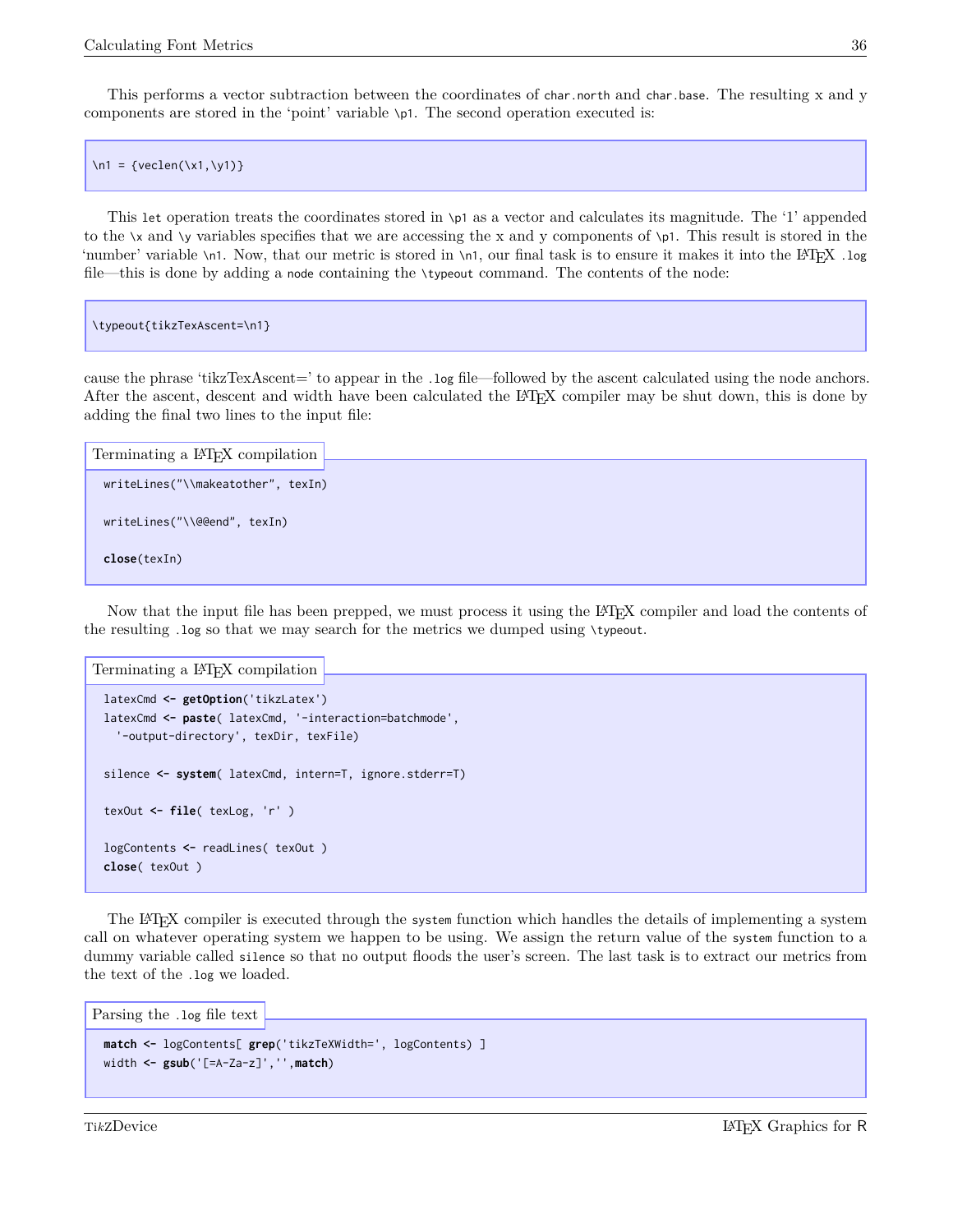```
match <- logContents[ grep('tikzTeXAscent=', logContents) ]
ascent <- gsub('[=A-Za-z]','',match)
match <- logContents[ grep('tikzTeXDescent=', logContents) ]
descent <- gsub('[=A-Za-z]','',match)
return( as.double( c(ascent,descent,width) ) )
```
Here we use the grep function to search through the log output for the tags 'tikzTeXWidth=', 'tikzTeXAscent=' and 'tikzTeXDescent=' that we specified when we used \typeout. After we recover a line containing one of these tags, we use the gsub command to remove the letters and the equals sign from the text line—leaving just the number we're interested in. These values are then coerced using as double and set as the return value of getLatexCharMetrics.

#### <span id="page-39-0"></span>CHAPTER 9

# **On the Importance of Font and Style Consistency in Reports**

If you haven't figured it out by now, we are quite picky about the way our graphics and reports look. We are especially picky about the consistency in fonts (both sizes and shapes). Without launching into a diatribe about this, we just want to say with tools like **tikzDevice** you no longer have to settle for what is "just okay." So go nuts, be picky about how your text and graphics look. Don't be afraid to snub your nose at reports which pay no attention to detail. Be that person who says "NO! I wont settle for half rate graphics, I want the best!"

#### <span id="page-39-1"></span>**9.1 The pgfSweave Package and Automatic Report Generation**

Now for a little shameless self promotion. The authors of **tikzDevice** have another package called **pgfSweave** which provides a driver for Sweave. **pgfSweave** started as an interface to [eps2pgf](http://sourceforge.net/projects/eps2pgf/) and its ability to interpret strings in eps files as L<sup>A</sup>TEX. This was used to much the same effect as **tikzDevice**. The problem was the conversion from eps to pgf was SLOW. Long story short, by combining this functionality with the externalization feature of pgf and the **cacheSweave** we were able to achieve bearable compilation speed and nice looking graphics. **pgfSweave** is in the process of getting pumped up by interfacing with the **tikzDevice** package. We hope that the combination will be a self-caching, consistency-inducing, user-empowering tool for high quality reports.